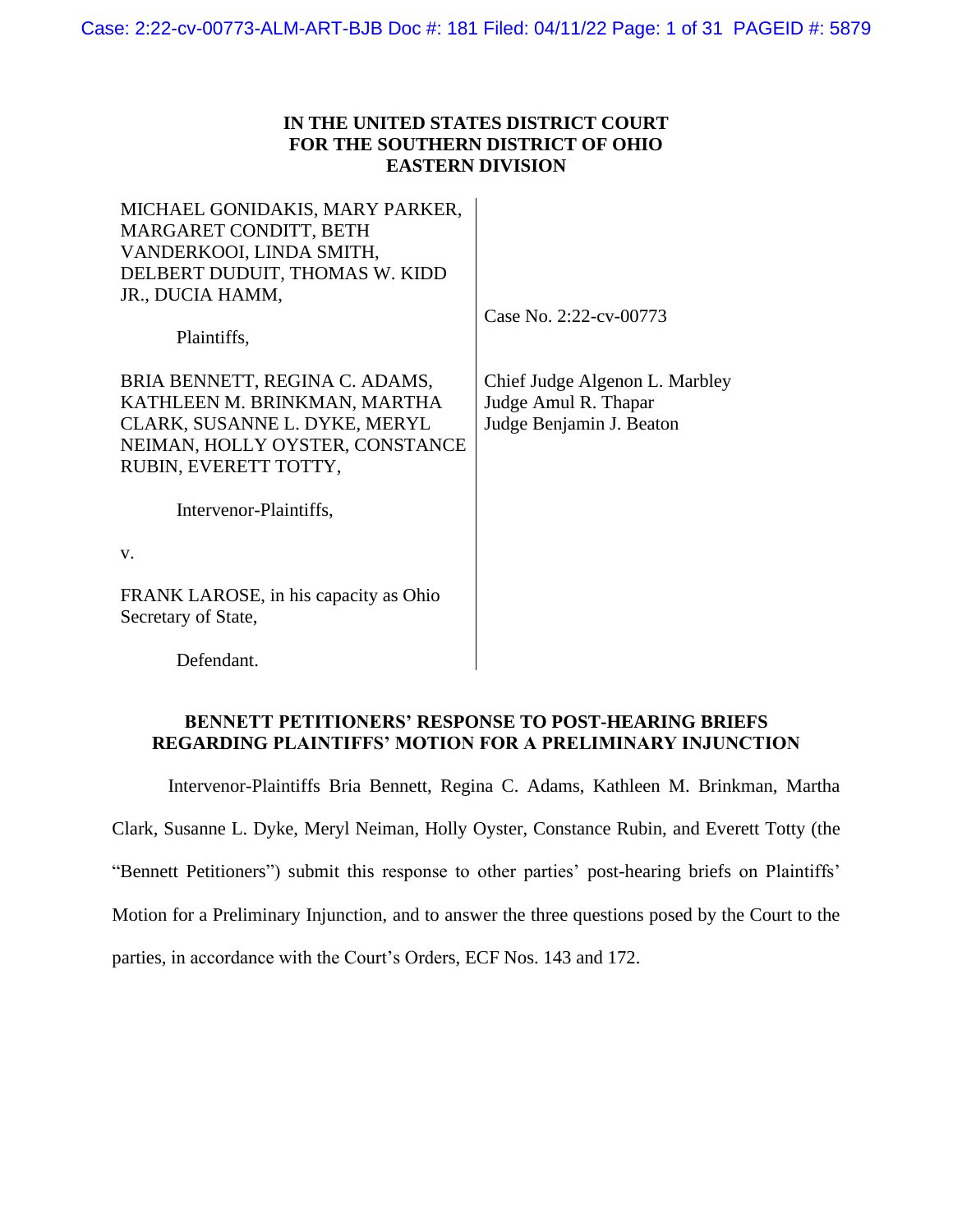# **TABLE OF CONTENTS**

| $\mathbf{I}$ . | Answer to Question 1: Failure to conduct a primary election that state law requires<br>violates federal rights under the Due Process Clause and the First Amendment 2          |  |
|----------------|--------------------------------------------------------------------------------------------------------------------------------------------------------------------------------|--|
| П.             | Answer to Question 2: Ohio may not decline to hold a primary and go straight to                                                                                                |  |
|                | III. Answer to Question 3: The federal court has authority to require a primary to be<br>held to protect federal rights, and it should do so on April 20 if there is no lawful |  |
|                | IV. The Court must order the use of a substantively lawful plan, not an unlawful plan                                                                                          |  |
|                |                                                                                                                                                                                |  |
|                | VI. The 2011 Plan is unconstitutionally malapportioned and violates Ohio law 17                                                                                                |  |
|                | VII. Both the Corrected Independent Map Drawers' Plan and the Rodden III Plan are                                                                                              |  |
| A.             |                                                                                                                                                                                |  |
| B.             |                                                                                                                                                                                |  |
|                |                                                                                                                                                                                |  |
|                |                                                                                                                                                                                |  |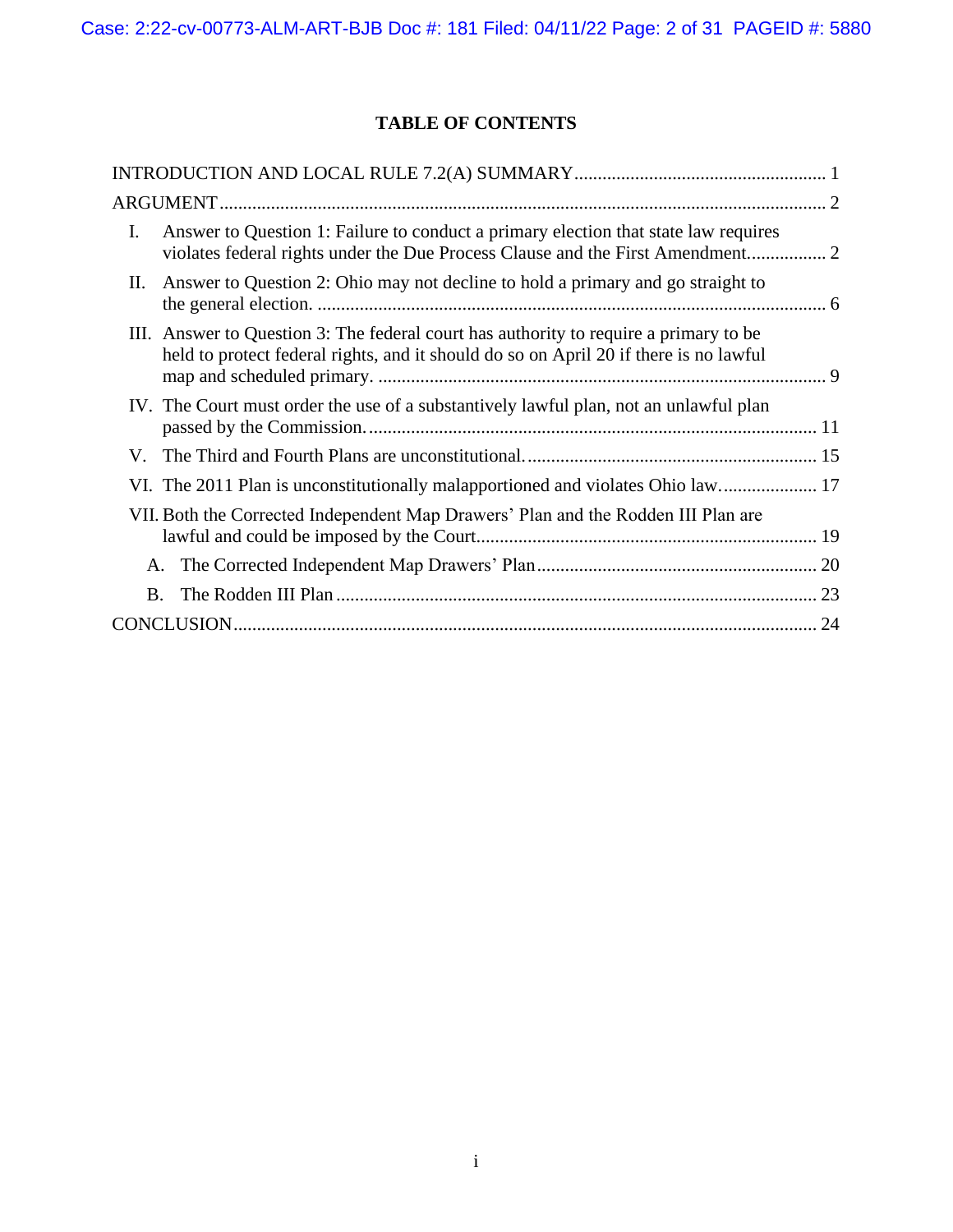# **TABLE OF AUTHORITIES**

## **Page(s)**

### **Cases**

| Abrams v. Johnson,                                                                              |
|-------------------------------------------------------------------------------------------------|
| Anderson v. Celebrezze,                                                                         |
| Bennett v. Ohio Redistricting Comm'n,                                                           |
| Bonas v. Town of N. Smithfield,                                                                 |
| Branch v. Smith,                                                                                |
| California Democratic Party v. Jones,                                                           |
| Carter v. Chapman,                                                                              |
| Cincinnati, Wilmington & Zanesville R.R. Co. v. Comm'rs of Clinton Cnty.,                       |
| Diaz v. Silver,                                                                                 |
| Duncan v. Poythress,                                                                            |
| Evenwel v. Abbott,                                                                              |
| Gentry v. Deuth,                                                                                |
| Griffin v. Burns,                                                                               |
| Harper v. Hall,<br>379 N.C. 656 (2021), reconsideration dismissed, 867 S.E.2d 185 (N.C. 2022)10 |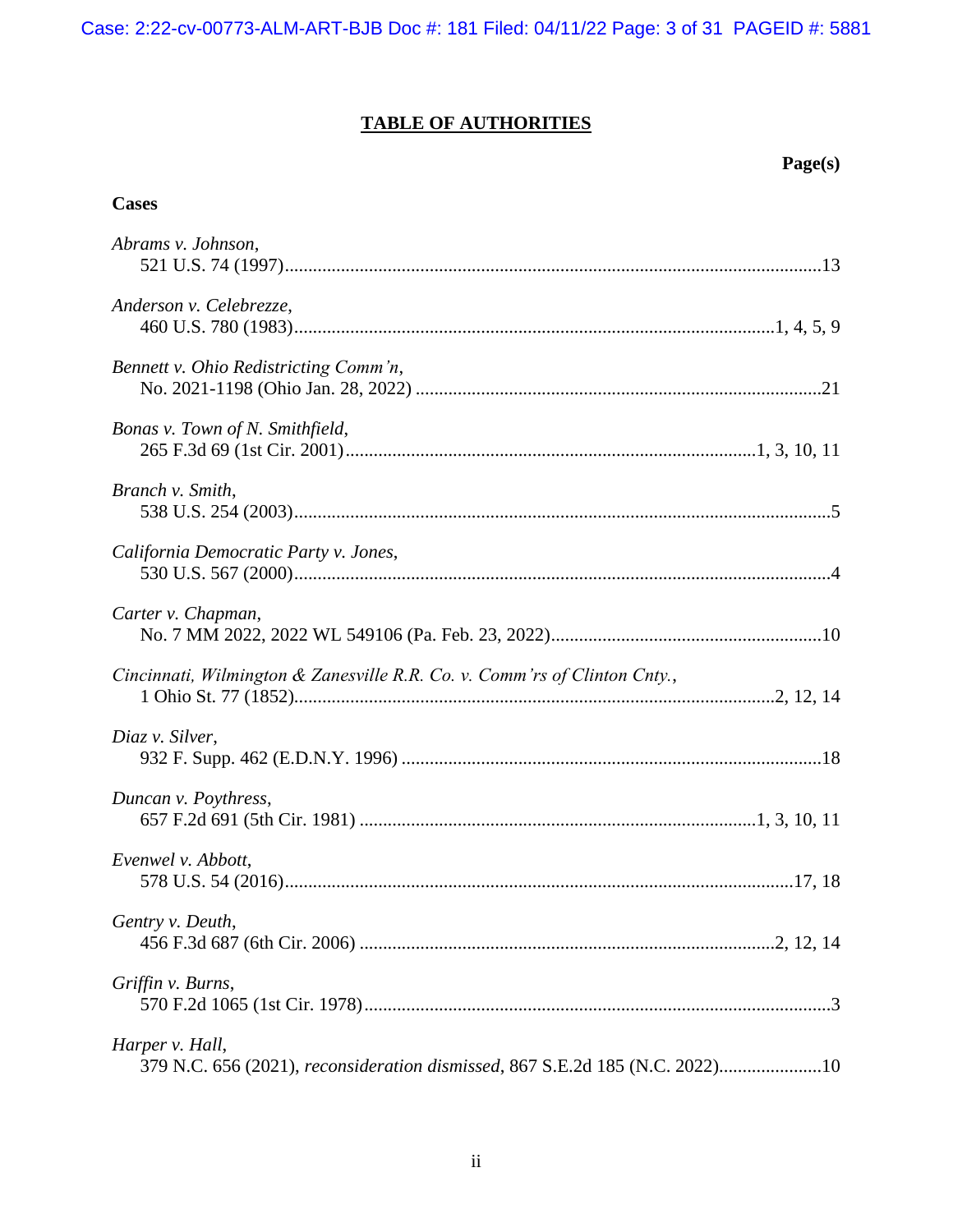| Jolivette v. Husted,                                         |
|--------------------------------------------------------------|
| Large v. Fremont Cnty., Wyo.,                                |
| Larios v. Cox,                                               |
| League of Women Voters of Ohio v. Ohio Redistricting Comm'n, |
| League of Women Voters of Ohio v. Ohio Redistricting Comm'n, |
| Middletown v. Ferguson,                                      |
| Navajo Nation v. Ariz. Indep. Redistricting Comm'n,          |
| Nolles v. State Comm. for Reorg. of Sch. Dists.,             |
| State ex. rel. Ohio Acad. of Trial Lawyers v. Sheward,       |
| State ex rel. Ohio Gen. Assembly v. Brunner,                 |
| Perry v. Perez,                                              |
| Pileggi v. Aichele,                                          |
| Reynolds v. Sims,                                            |
| Sixty-Seventh Minn. State Senate v. Beens,                   |
| Smith v. Allwright,                                          |
| Straw v. Barbour Cnty.,                                      |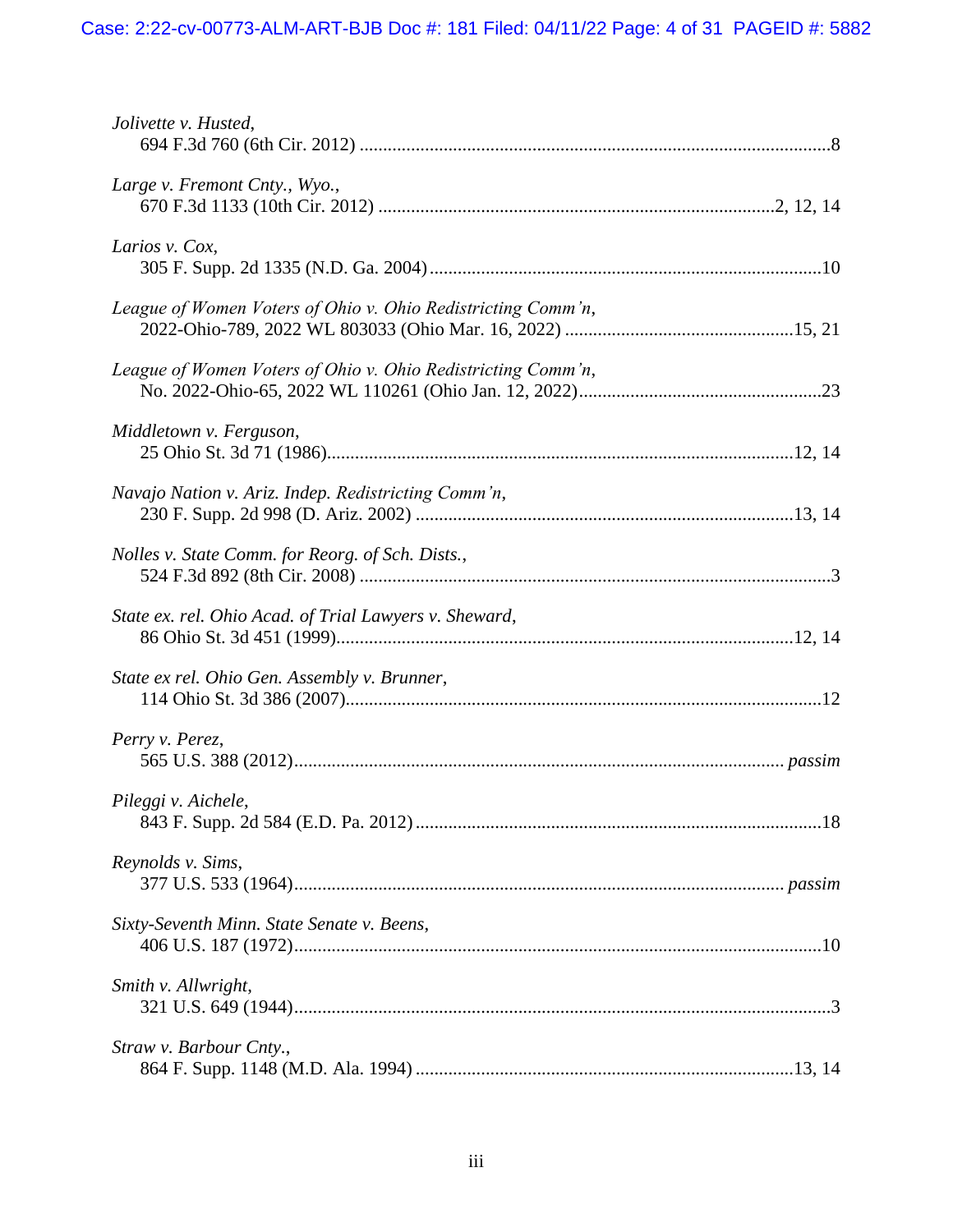| Tallahassee Branch of NAACP v. Leon Cnty., Fla., |  |  |
|--------------------------------------------------|--|--|
| Tashjian v. Republican Party of Conn.,           |  |  |
| Upham v. Seamon,                                 |  |  |
| Watkins v. Mabus,                                |  |  |
| Wattson v. Simon,                                |  |  |
| White v. Weiser,                                 |  |  |
| Williams v. Rhodes,                              |  |  |
| Yang v. Kosinski,                                |  |  |
| <b>Statutes</b>                                  |  |  |
|                                                  |  |  |
|                                                  |  |  |
|                                                  |  |  |
|                                                  |  |  |
|                                                  |  |  |
|                                                  |  |  |
|                                                  |  |  |
| <b>Other Authorities</b>                         |  |  |
|                                                  |  |  |
|                                                  |  |  |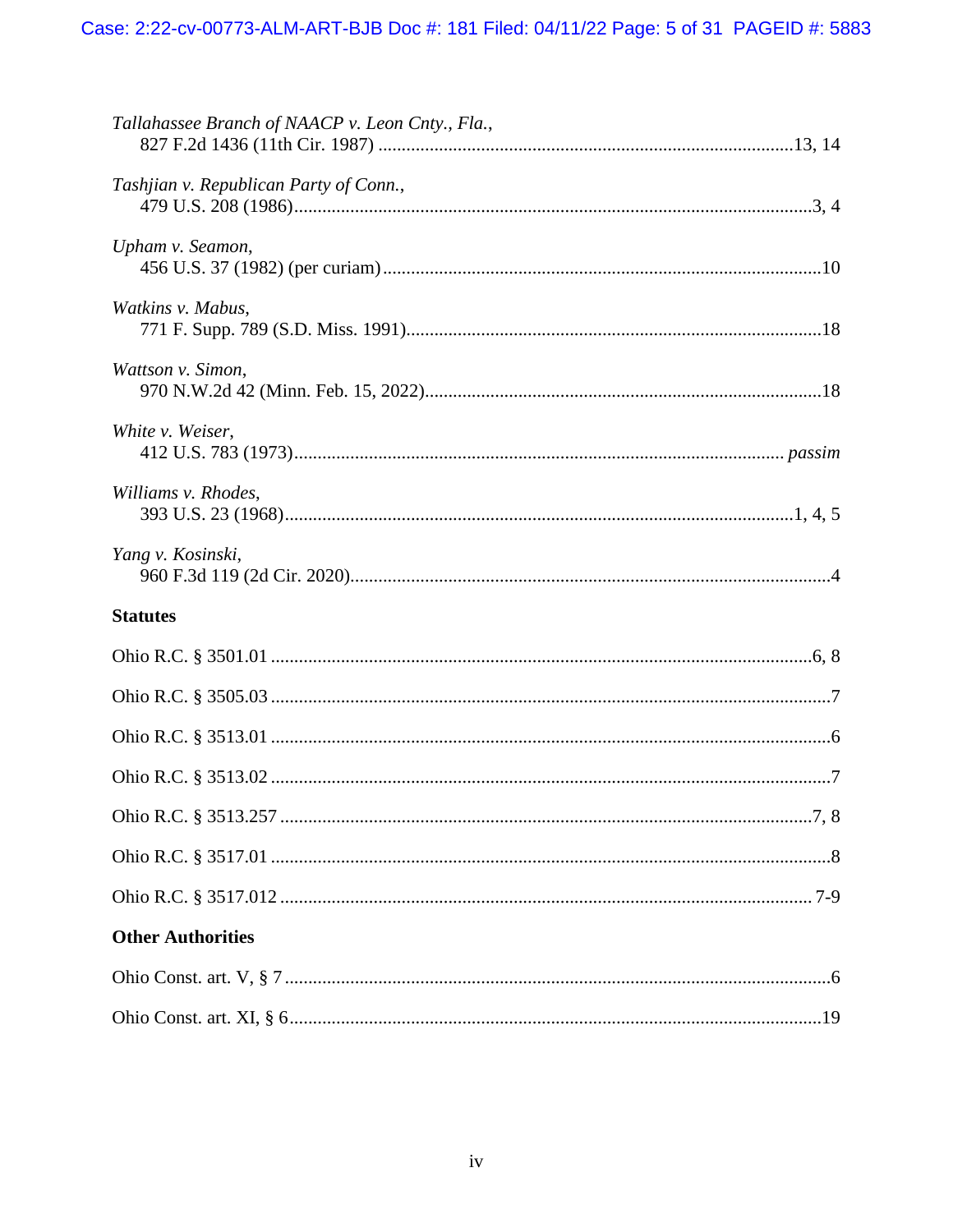#### **INTRODUCTION AND LOCAL RULE 7.2(A) SUMMARY**

<span id="page-5-0"></span>The Court asked the parties to address whether there is a federal right to vote in a primary if state law requires a primary for state elections. The answer is yes. *Infra* Part I, pp. 2-6. For Ohio to fail to hold a legally-required election would violate federal rights protected by the Due Process Clause, *Bonas v. Town of N. Smithfield*, 265 F.3d 69, 75 (1st Cir. 2001); *Duncan v. Poythress*, 657 F.2d 691, 703 (5th Cir. 1981), and associational rights of voters, candidates, and political parties protected by the First Amendment, *Williams v. Rhodes*, 393 U.S. 23, 31 (1968).

For the same reason, the answer to the Court's second question—whether Ohio may simply not hold a primary and have a general election—is no. *Infra* Part II, pp. 6-9. To hold no primary would, under existing Ohio law, bar Democratic and Republican candidates' access to the general election ballot—itself a violation of federal rights as established by the U.S. Supreme Court's decision in *Williams*, 393 U.S. at 31, and *Anderson v. Celebrezze*, 460 U.S. 780, 793-94, 806 (1983).

Finally, the Court asked about its authority to "move a primary election." If the state courts will not act to require Ohio to hold its primary, the time is fast approaching when it will be necessary and within the Court's authority to require a primary to protect Petitioners' and all Ohioans' federal rights, described above. *Infra* Part III, pp. 9-11; *Bonas*, 265 F.3 at 76; *Duncan*, 657 F.2d at 693. The Court should act on April 20, if the state process has not yet yielded a lawful district plan and a scheduled General Assembly primary.

Should that come to pass, this Court must order the use of a plan that comports with only federal law, but also the Ohio Constitution. *Infra* Part IV, pp. 11-15. Federal courts entering relief in redistricting cases must follow the substantive requirements of state law to the greatest extent possible. *White v. Weiser*, 412 U.S. 783, 795 (1973); *see also Perry v. Perez*, 565 U.S. 388, 393 (2012); *Reynolds v. Sims*, 377 U.S. 533, 584 (1964). e Federal courts may not order the use of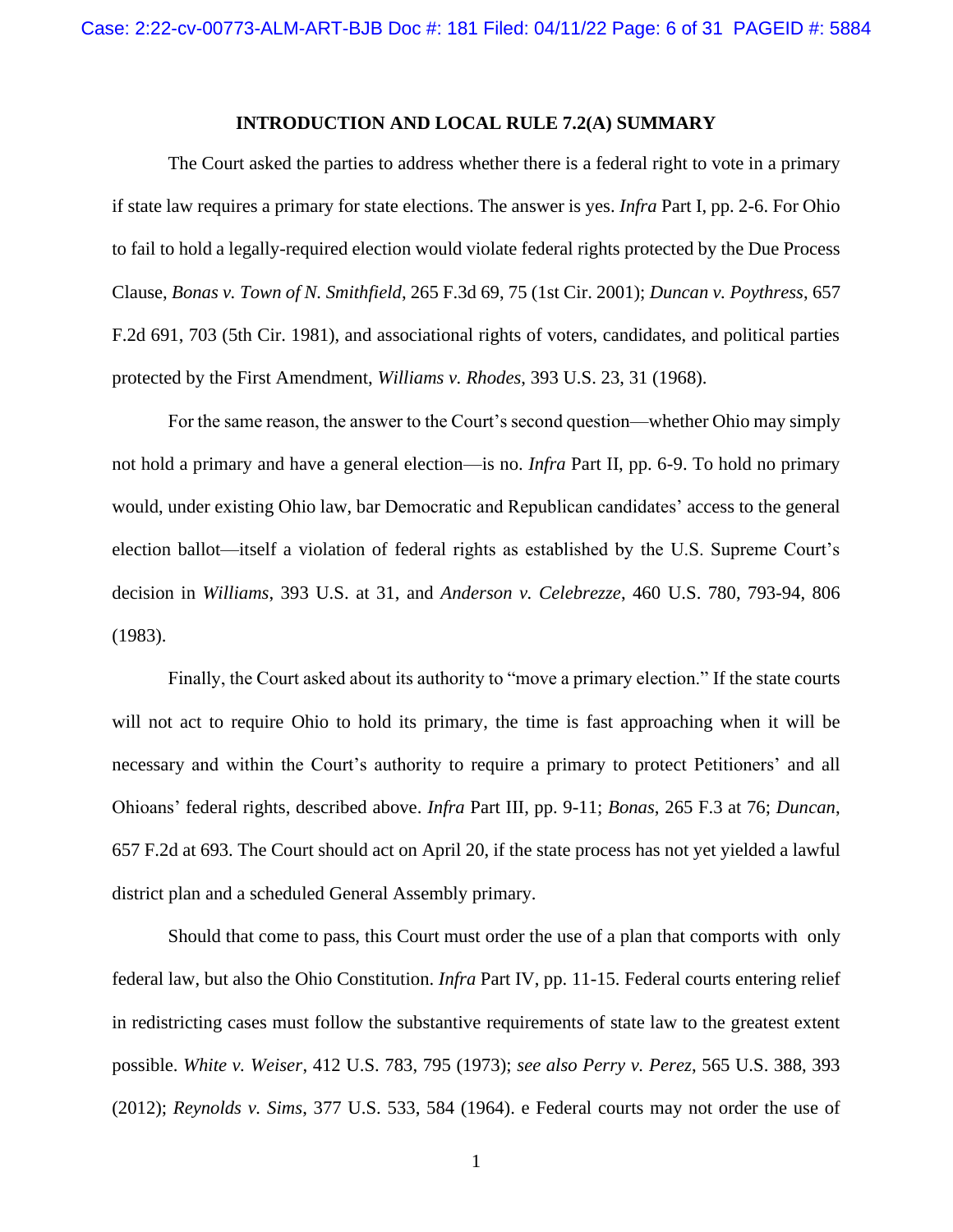substantively unlawful plans passed by state officials, as such plans are void and *ultra vires*. *Large v. Fremont Cnty., Wyo.*, 670 F.3d 1133, 1147 (10th Cir. 2012); *Gentry v. Deuth*, 456 F.3d 687, 697 (6th Cir. 2006); *Cincinnati, Wilmington & Zanesville R.R. Co. v. Comm'rs of Clinton Cnty.*, 1 Ohio St. 77, 86 (1852).

The plans adopted by the Ohio Redistricting Commission (the "Commission") do not comply with Ohio law—and the Commission has no legal authority to adopt unconstitutional plans. *Infra* Part V, pp. 15-17. The 2011 Plan is the worst option of all those before the Court: it violates both federal law and Ohio law, and it would not even carry any benefits of simplifying electoral administration as compared with a completely new plan. *Infra* Part VI, pp. 17-19. The good news is that there are at least two plans already in existence that comply with Ohio and federal law: the Corrected Independent Map Drawers' Plan and the Rodden III Plan. *Infra* Part VII, pp. 20-24. If intervention becomes necessary to protect Ohioans' federal rights, this Court should impose a lawful plan such as the Corrected Independent Map Drawers' Plan or the Rodden III Plan to be implemented at a primary election on August 2, 2022

#### **ARGUMENT**

### <span id="page-6-1"></span><span id="page-6-0"></span>**I. Answer to Question 1: Failure to conduct a primary election that state law requires violates federal rights under the Due Process Clause and the First Amendment.**

The Court asked the parties: "Is there a federal right to vote in a primary if state law requires a primary for state elections?" Order, ECF No. 172. The answer is yes.

State officials violate federal rights under the Due Process Clause and associational rights protected by the First Amendment if they fail to conduct a primary election that state law requires them to conduct. "Undeniably the Constitution of the United States protects the right of all qualified citizens to vote, in state as well as in federal elections." *Reynolds*, 377 U.S. at 554. "The right to vote freely for the candidate of one's choice is of the essence of a democratic society, and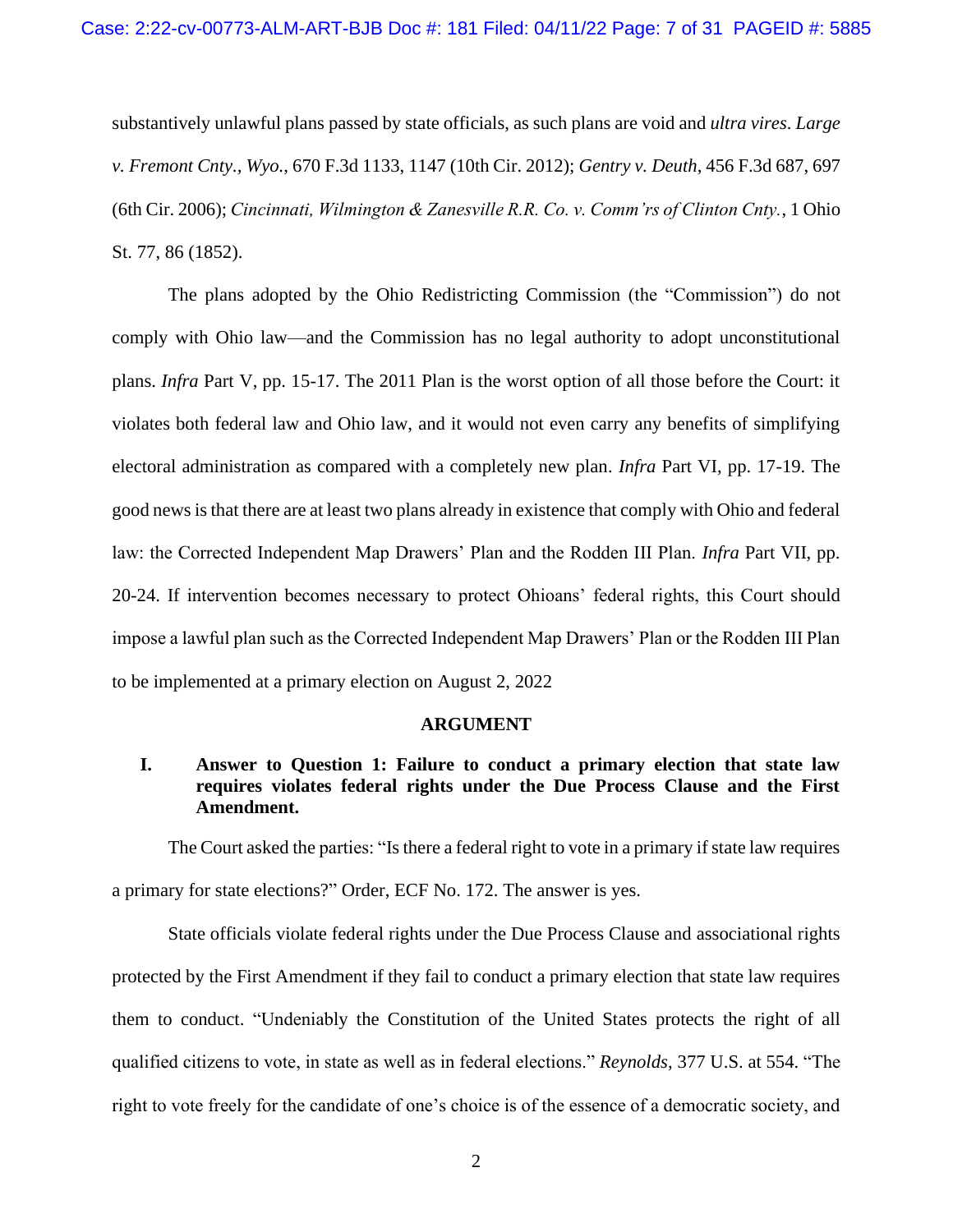any restrictions on that right strike at the heart of representative government." *Id.* at 555. And the right to vote in a primary is no different. *See Smith v. Allwright*, 321 U.S. 649, 661-62 (1944) ("It may now be taken as a postulate that the right to vote in such a primary for the nomination of candidates without discrimination by the State, like the right to vote in a general election, is a right secured by the Constitution."); *Griffin v. Burns*, 570 F.2d 1065, 1075 (1st Cir. 1978) ("Primaries as well as general elections are protected as an integral part of the election process.").

Courts have therefore consistently held that state officials' failure to conduct an election that state law requires violates federal rights protected by the Due Process Clause. *Bonas*, 265 F.3d at 75 ("[T]otal and complete disenfranchisement of the electorate as a whole is patently and fundamentally unfair (and, hence, amenable to rectification in a federal court)."); *Duncan*, 657 F.2d at 703 (holding the Due Process Clause protects "the right to be free from the purposeful decision of state officials to deny the citizens of a state the right to vote in an election mandated by law"); *see also Nolles v. State Comm. for Reorg. of Sch. Dists.*, 524 F.3d 892, 898 (8th Cir. 2008) ("[V]oters can challenge a state election procedure in federal court . . . when election officials refuse to hold an election though required by state law, resulting in a complete disenfranchisement . . . ."). While the issue has arisen only rarely—state officials do not usually fail to conduct an election that state law requires—the Bennett Petitioners are aware of no contrary cases.

*Bonas* and *Duncan* did not involve primary elections, but if anything, the failure to hold a primary election to determine political parties' nominees implicates *more* federal rights, not fewer: specifically, associational rights protected by the First Amendment. "The freedom of association protected by the First and Fourteenth Amendments includes partisan political organization." *Tashjian v. Republican Party of Conn.*, 479 U.S. 208, 214 (1986). And while states have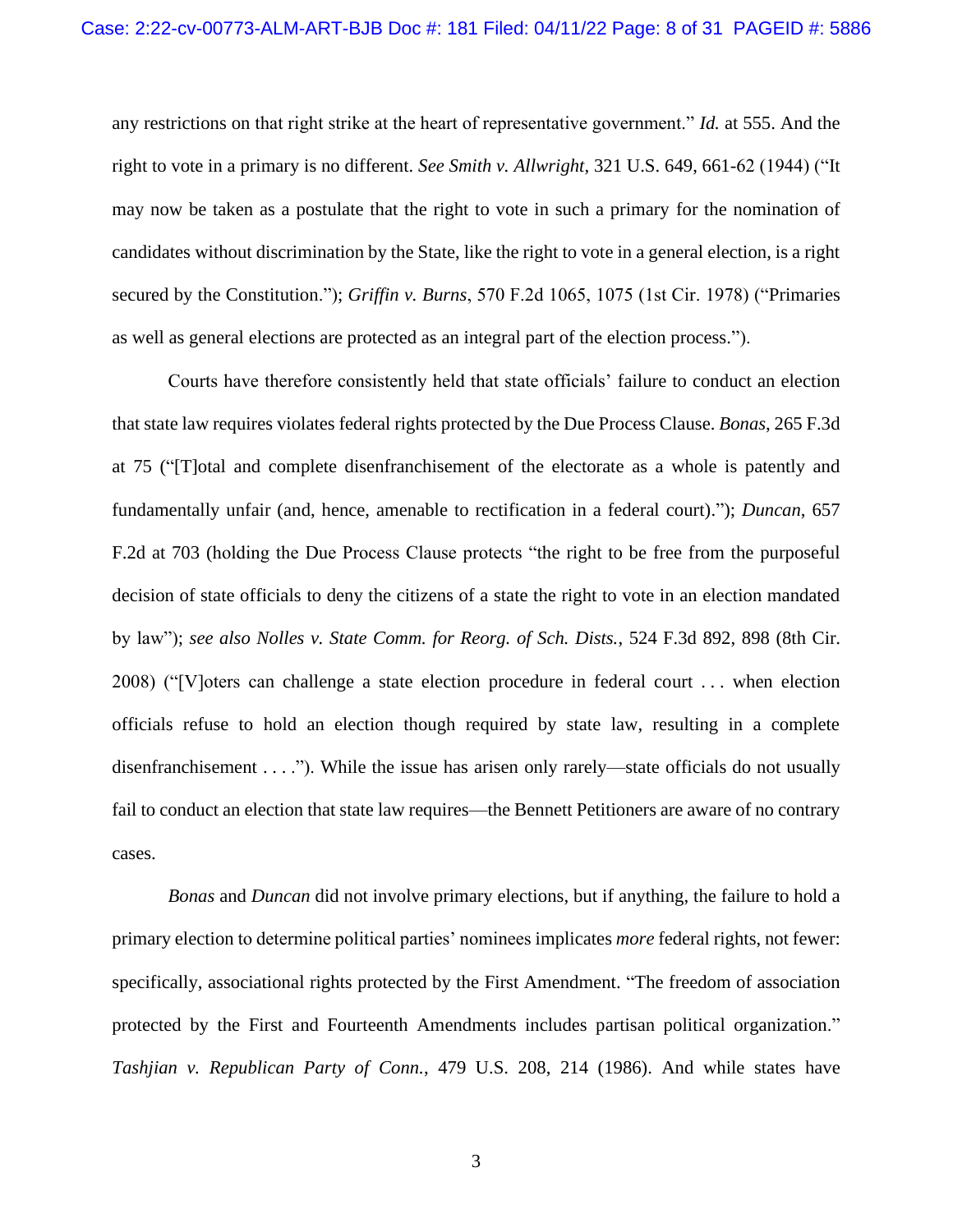substantial power to regulate "the election process for state offices," that "authority does not extinguish the State's responsibility to observe the limits established by the First Amendment rights of the State's citizens." *Id.* at 217. "The right to form a party for the advancement of political goals means little if a party can be kept off the election ballot and thus denied an equal opportunity to win votes." *Williams*, 393 U.S. at 31. "So also, the right to vote is heavily burdened if that vote may be cast only for one of two parties at a time when other parties are clamoring for a place on the ballot." *Id.* Actions by a state that deny political parties a reasonable opportunity to place their nominees on the ballot therefore impose "heavy burdens on the right to vote and to associate," and must be supported by a "compelling interest." *Id.*; *see also Yang v. Kosinski*, 960 F.3d 119, 124 (2d Cir. 2020) (finding plaintiffs likely to succeed on claim that New York's cancellation of the 2020 Democratic primary "unduly burdened their rights of free speech and association"). *Cf. California Democratic Party v. Jones*, 530 U.S. 567, 575 (2000) ("Unsurprisingly, our cases vigorously affirm the special place the First Amendment reserves for, and the special protection it accords, the process by which a political party 'select[s] a standard bearer who best represents the party's ideologies and preferences.'" (citation omitted)); *Anderson*, 460 U.S. at 786 ("The impact of candidate eligibility requirements on voters implicates basic constitutional rights.").

As explained in the next section, under Ohio election law, if no General Assembly primary is held, then it appears that there will be no opportunity for General Assembly candidates nominated by the Democratic and Republican Parties to obtain a place on the general election ballot. *Infra* Part II. And while independent candidates might be eligible to be listed, if they are able to file nomination petitions in time, candidates affiliated with a political party are flatly prohibited from running as independent candidates. *Id.* The result would be effectively the inverse of the situation that the Supreme Court held unconstitutional in *Williams*: an election in which only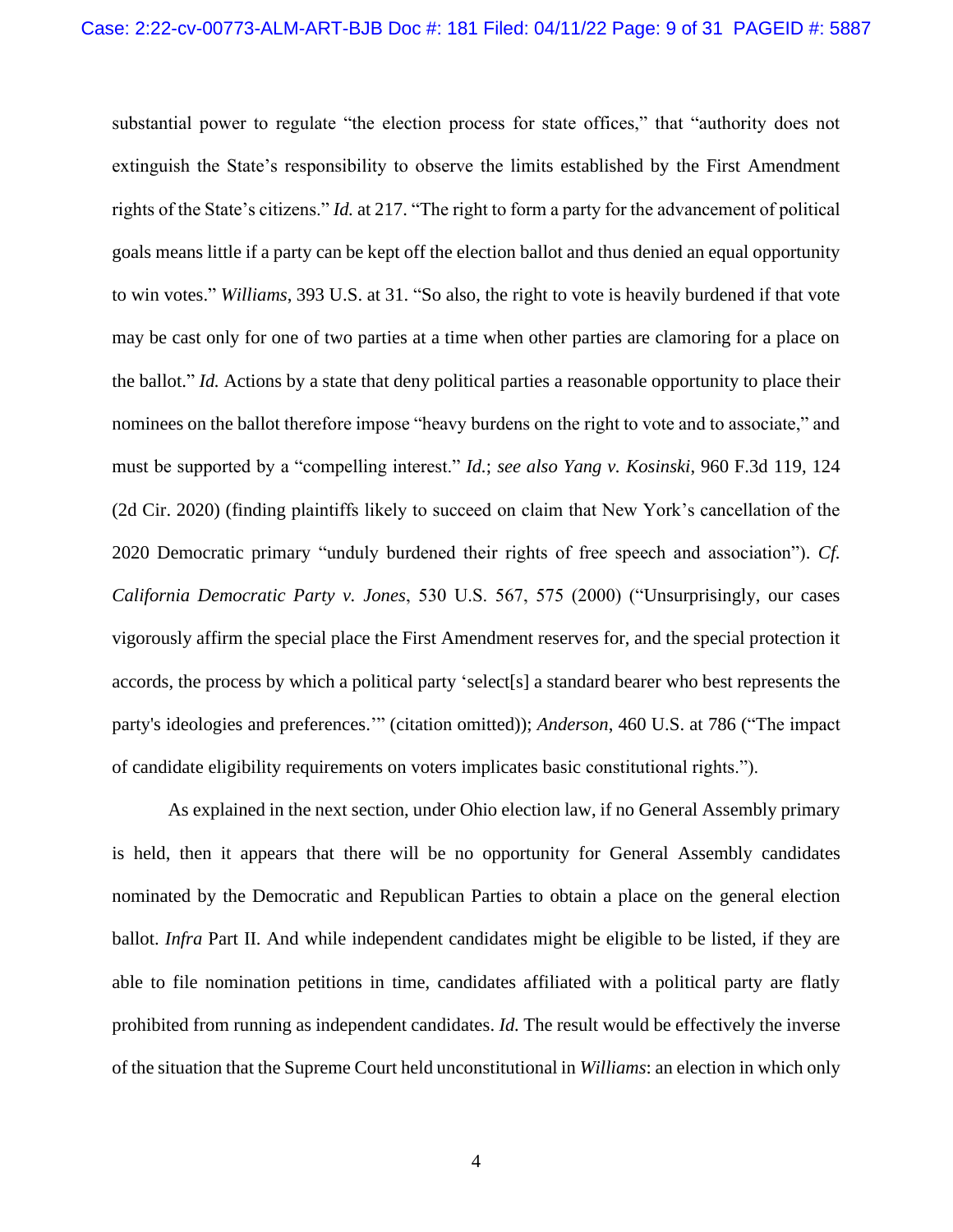independents, and not nominees of the major parties, will be listed on the ballot. *See Williams*, 393 U.S. at 24; *see also Anderson*, 460 U.S. at 806 (holding that Ohio's requirement that independent candidates file nominating petitions in March in order to appear on the general election ballot unduly burdened First and Fourteenth Amendment rights). For Ohio to keep all candidates affiliated with existing political parties off the ballot would deny those candidates "an equal opportunity to win votes" and would burden Ohioans' associational rights to at least as great an extent as would keeping minor parties off the ballot. *Id.* at 31. The result would be an extraordinary burden on voters', candidates', and parties' associational rights, and would deny millions of Ohioans the right to vote for their candidates of choice.

What's more, the above discussion assumes that Ohio will be able to adopt a constitutional General Assembly plan in time for the November general election without intervention by this Court. The Bennett Petitioners have been steadfast in urging the Court to give Ohio as long as possible to adopt a lawful map, but they share other Ohioans' frustration and astonishment at the events of the past several months. Ohio was unable to adopt a General Assembly plan in time for the May 3 primary, yet the General Assembly took no steps to reschedule that primary, and still has not done so.<sup>1</sup> In these circumstances, if Ohio fails to adopt a lawful plan by May 3, it is not clear that Ohio will be able to do so in time for the November general election.

At some point, deferral must come to an end so that an orderly election may be held. *See Branch v. Smith*, 538 U.S. 254, 260-62 (2003) (affirming district court's decision to order use of

 $<sup>1</sup>$  According to recent reporting, Ohio House of Representatives Speaker Robert Cupp has</sup> confirmed that the General Assembly has no plans to introduce legislation setting a new primary date, claiming that "the process was 'in the hands of the federal court,' despite various court documents in which he argued that the election is a legislative issue and any changes should be made in the General Assembly." Susan Tebben, *Ohio House Speaker says no primary election legislation coming soon*, Ohio Capital Journal (Apr. 7, 2022, 3:50 AM) https://ohiocapitaljournal .com/2022/04/07/ohio-house-speaker-says-no-primary-election-legislation-coming-soon/.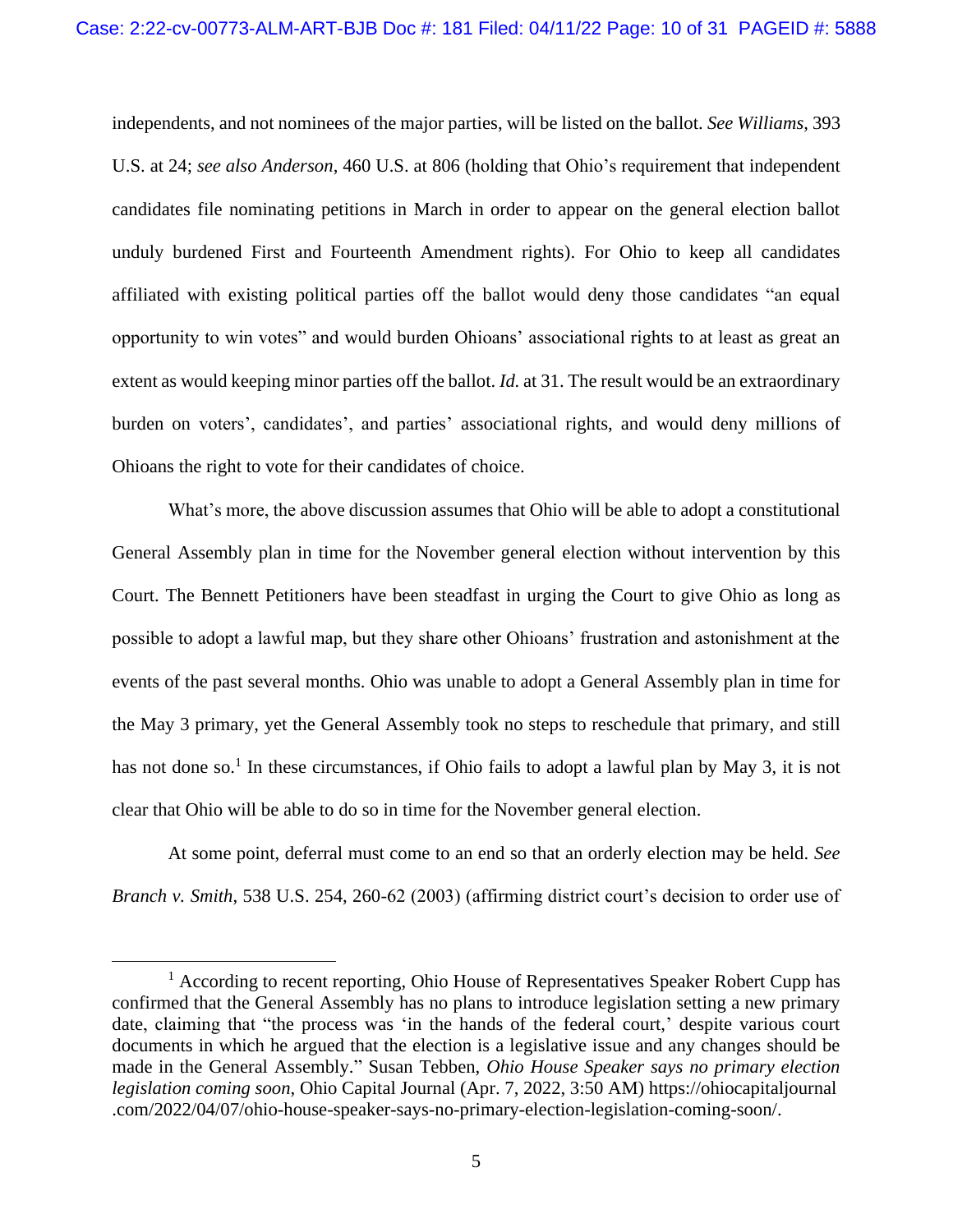its own plan in time for the candidate qualification deadline in March of an election year). Based on the evidence before the Court, that point is April 20 or very shortly thereafter.

### <span id="page-10-0"></span>**II. Answer to Question 2: Ohio may not decline to hold a primary and go straight to the general election.**

The Court next asked the parties: "May Ohio simply not hold a primary and have a general election? If so, how would Ohio law provide for a general election for those seats?" Order, ECF No. 172. The answer is no.

The Ohio Constitution and Ohio statutes require a primary election for General Assembly seats and all other partisan elective offices. Ohio Const. art. V, § 7 ("All nominations for elective state, district, county and municipal offices shall be made at direct primary elections or by petition as provided by law"); Ohio R.C. § 3513.01(A) ("[P]rimary elections shall be held for the purpose of nominating persons as candidates of political parties for election to offices to be voted for at the succeeding general election."). Many provisions of the Ohio Election Code are premised on the holding of a primary election, and the failure to hold a primary would have grave consequences for the general election.<sup>2</sup> Most significantly, without a primary election, there will be few or potentially no General Assembly candidates eligible to be listed on the general election ballot.

There are only three ways for a candidate's name to be placed on the general election ballot in Ohio: the candidate must have been "nominated at the most recent primary election as [a]

 $2$  Ohio law defines a primary as "an election held for the purpose of nominating persons as candidates for political parties for election to offices, and for the purpose of electing persons as members of the controlling committees of political parties and as delegates and alternates to the conventions of political parties." Ohio R.C.  $\S$  3501.01(E)(1). It goes on to provide a date which such primary election is held: "the first Tuesday after the first Monday in May of each year except in years in which a presidential primary election is held." *Id.* Nothing about the definition of "primary" is limited to primary elections held on those dates—if the Court orders that a primary be held on August 2, it will still qualify as a "primary" under the statutory definition. *See id.*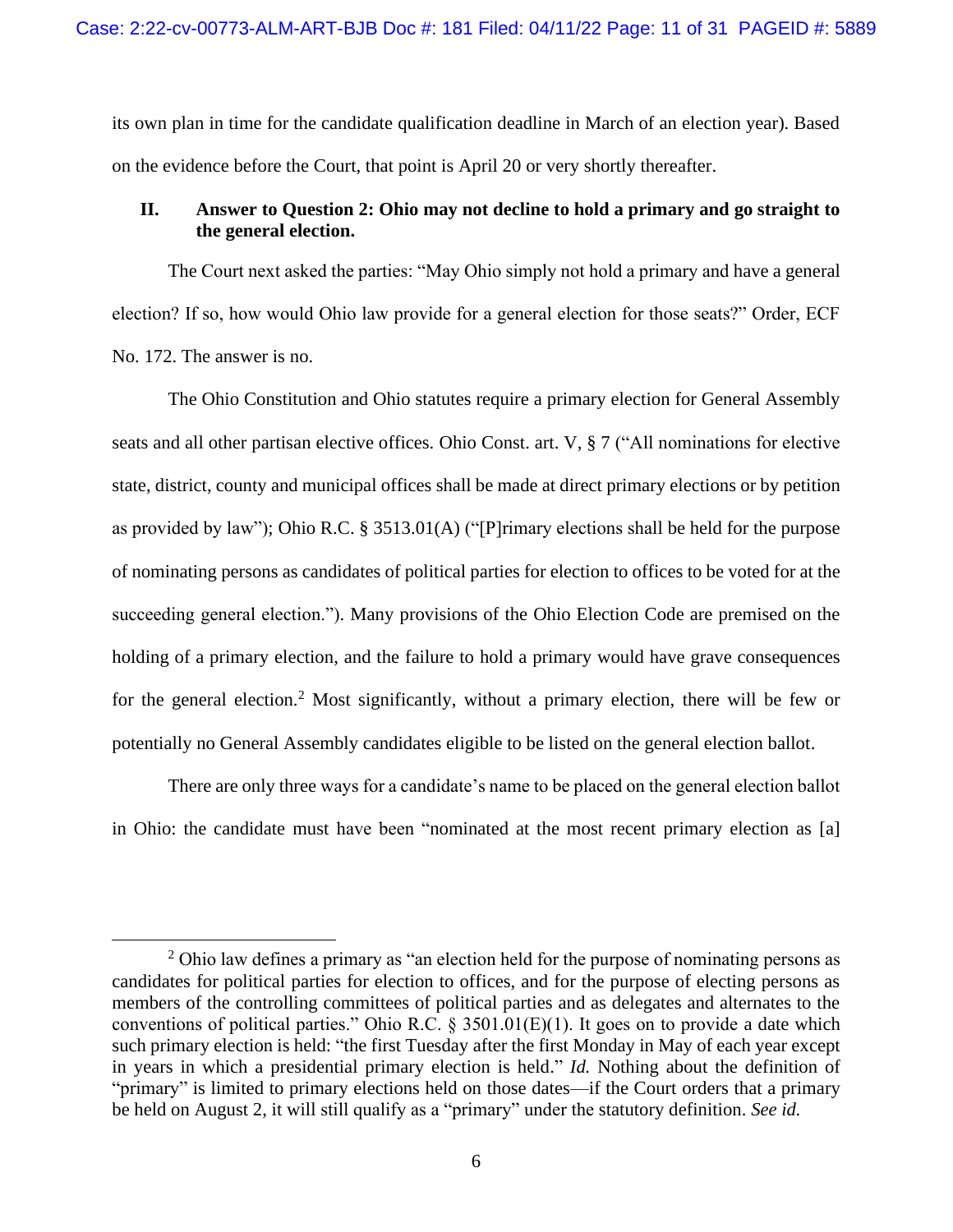candidate[] of a political party," *id.* § 3505.03(A),<sup>3</sup> the candidate must have been "nominated by [a] nominating petition<sup>[]</sup>," *id.*, or the candidate must be the nominee of a newly formed political party, *id.* § 3517.012(B), (C).

If no General Assembly primary is held, then there will be no General Assembly candidates nominated as candidates of a political party at the "most recent primary election," as the May 3, 2022 primary will not include any General Assembly candidates and the most recent General Assembly primary would have been conducted more than two years ago under different, now invalid districts. Thus, there would be no nominees for the 2022 General Assembly districts by existing Ohio political parties—the Democratic and Republican Parties—on the general election ballot.

It is possible, but not certain, that candidates nominated by nominating petitions could still be listed on the general election ballot. However, nomination by nominating petition is available only to "independent candidates," and only for "an office for which candidates may be nominated at a primary election." *Id.* § 3513.257. If no General Assembly primary is held, it is unclear whether General Assembly seats would still qualify as an "office for which candidates may be nominated at a primary election." *Id.* This is because the deadline for filing a nominating petition is "not later than four p.m. of the day before the day of the primary election" that is "immediately preceding the general election at which such candidacy is to be voted for by the voters. . . ." *Id.* While there is currently a May 3 primary scheduled for *other* offices, General Assembly offices will not appear on the May 3 ballot. Accordingly, "candidacy" for such offices will *not* "be voted for by the voters" on May 3, and thus there is no applicable statutory deadline for nominating petitions for

<sup>&</sup>lt;sup>3</sup> There is an exception if only one candidate validly petitions to be a candidate in a primary in an odd-numbered year, but 2022 is an even-numbered year. Ohio R.C. § 3513.02.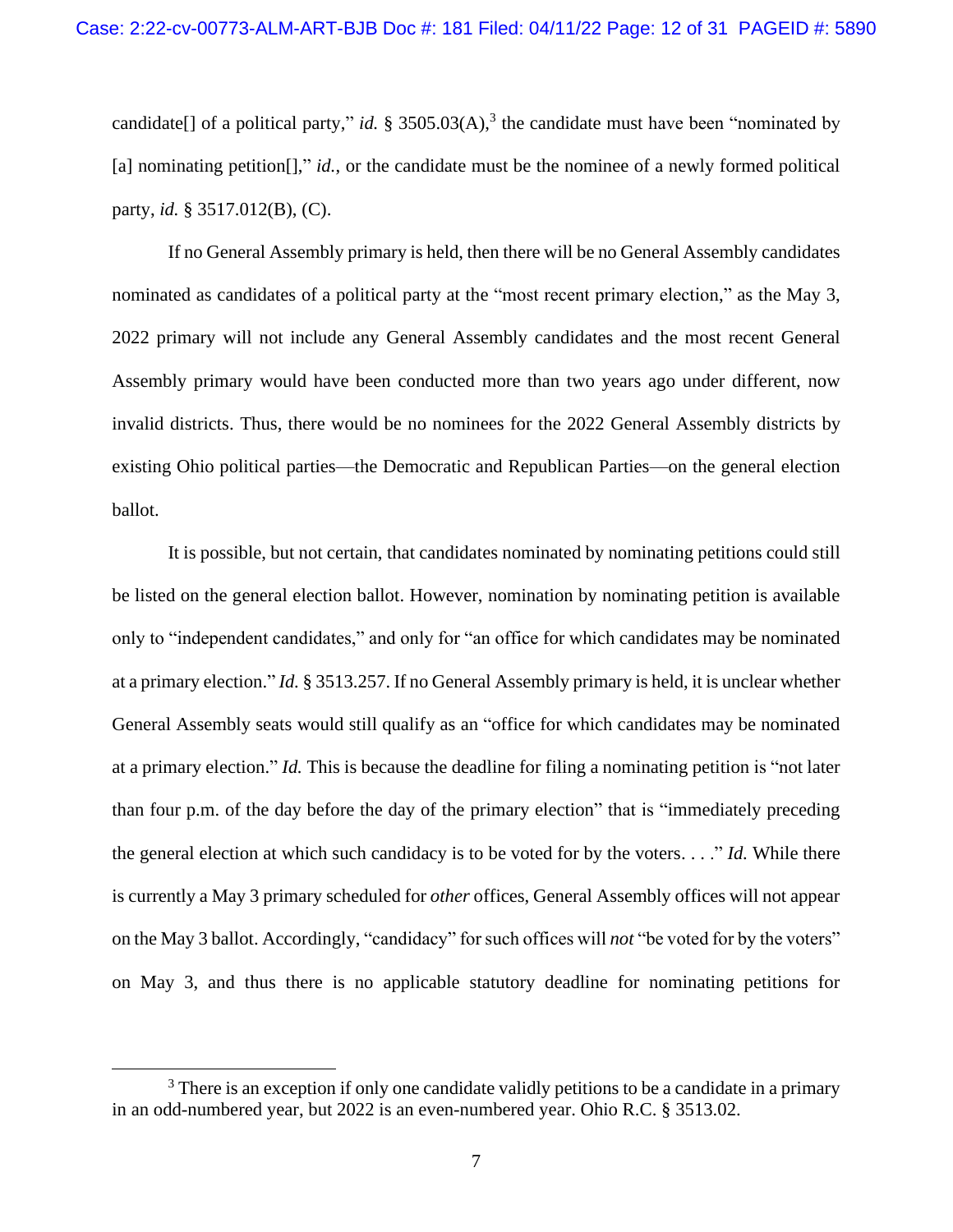independent General Assembly candidates. Even assuming, in these circumstances, that a May 2 deadline applies, that is just a few weeks away. *Id.* In that short time, candidates would need to gather signatures of eligible voters equal to one percent of the number of ballots cast for governor in the legislative district in which they desire to run in the most recent election. *Id.* § 3513.257(C). And, of course, until there are established districts, it is impossible for candidates to know the legislative district in which they desire to run and in which they must collect petition signatures.

Worse, Ohio's definition of "independent candidate" would disqualify most would-be candidates for General Assembly offices, particularly those who would have pursued party nomination. To seek nomination by petition, an independent candidate must make a good-faith assertion of non-affiliation with any political party. *Id.* § 3501.01(I). Serving on a party's executive or central committee, membership in party clubs or organizations, or even describing oneself as a "Democrat" or "Republican" will disqualify a person from being an independent candidate. *Jolivette v. Husted*, 694 F.3d 760, 766-70 (6th Cir. 2012) (upholding this requirement against a First Amendment challenge). This provision will prevent members of the Democratic and Republican Parties from seeking to qualify as independent candidates if no primary is held.

Finally, some Ohioans could also conceivably form one or more new political parties to nominate candidates under Ohio R.C. § 3517.012. To do so, the new parties would need to submit a party formation petition at least 125 days before the general election—July 6—with signatures from qualified voters equal to one percent of the votes cast in Ohio in the 2020 presidential election, including at least 500 voters from each of half of Ohio's congressional districts. *Id.* §§ 3517.01(A)(1), 3517.012. Moreover, candidates' petitions for nomination by such a new party would need to be signed by at least five qualified voters "who have not voted as a member of a different political party at any primary election within the current year or the immediately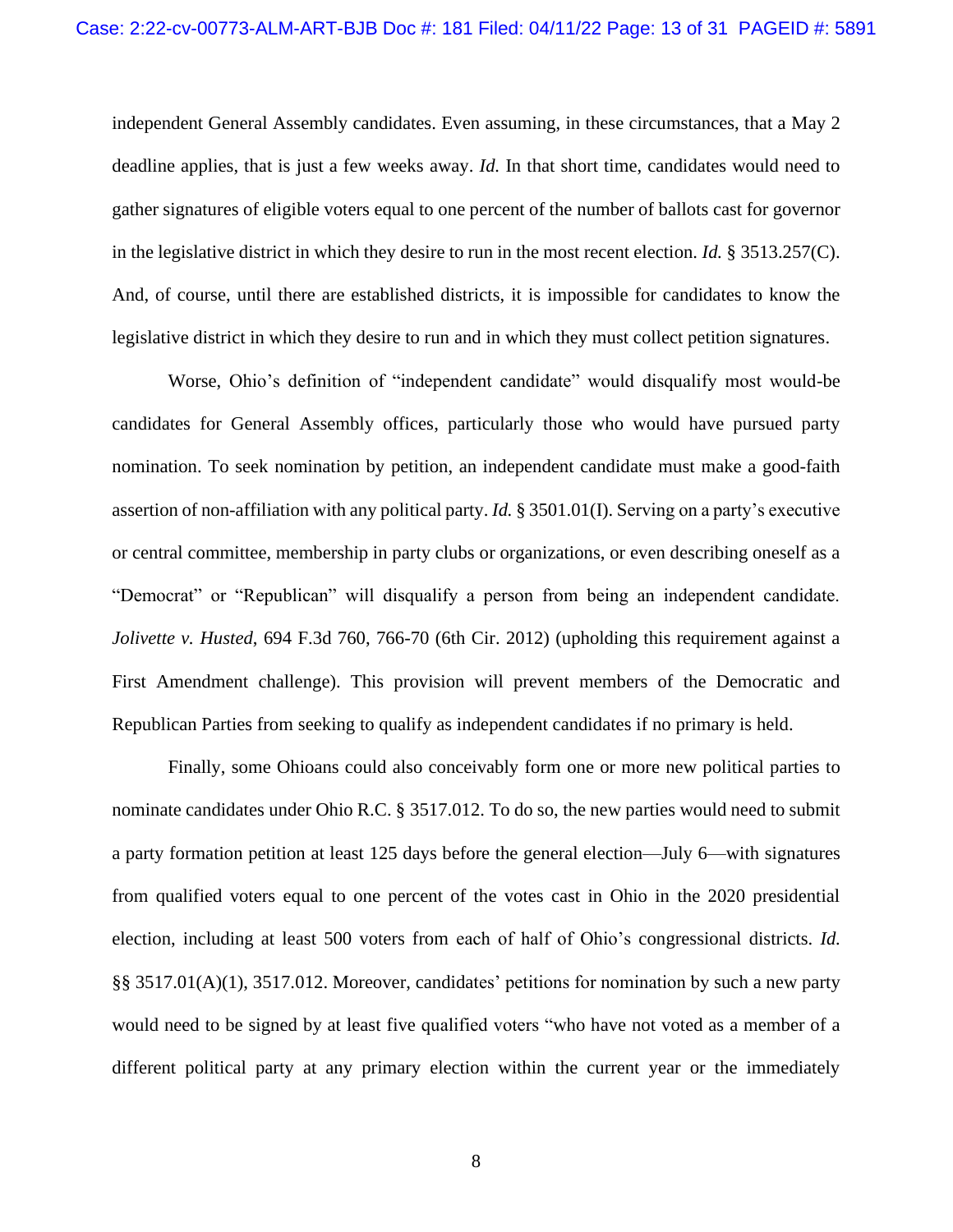preceding two calendar years"—*i.e.*, no one who voted in a 2020 presidential primary, or any primary since, including the May 3 primary, could sign such a petition. *Id.* § 3517.012(B)(2)(b). These candidates would need to run as candidates of the new political party, not as Democrats or Republicans. And if multiple candidates sought nomination by a new political party for the same office, the party committee—not Ohio voters—would decide which candidate receives the nomination and appears on the ballot. *Id.* § 3517.012(C)(1).

Thus, if Ohio were to fail to hold a primary election for General Assembly candidates, it would have drastic consequences, with Ohio's existing political parties—the Democratic and Republican Parties—entirely unable to place nominees on the ballot, and an uphill road, at best, for independent candidates and the nominees of new political parties to qualify. Such an election would deprive the vast majority of Ohioans, who support one of the two existing parties, of the opportunity to vote for their candidates of choice for General Assembly. *See Anderson*, 460 U.S. at 787-88 (explaining that the right to vote and the freedom of association are burdened by the "exclusion of candidates" from the ballot).

### <span id="page-13-0"></span>**III. Answer to Question 3: The federal court has authority to require a primary to be held to protect federal rights, and it should do so on April 20 if there is no lawful map and scheduled primary.**

Third and finally, the Court has asked whether it has authority to "move a primary election." Order, ECF No. 172. The answer is yes. At this point, however, with the May 3 primary underway without General Assembly candidates on the ballot, the question is not whether the Court can *move* the General Assembly primary; Ohio's own actions have ensured that primary will not take place as originally scheduled.

Rather, the question is whether the federal court can order that the primary *occur*. The Court's authority to order Ohio to hold a General Assembly primary follows directly from the fact that the failure to hold such a primary would violate federal rights. *Supra* Part I. When state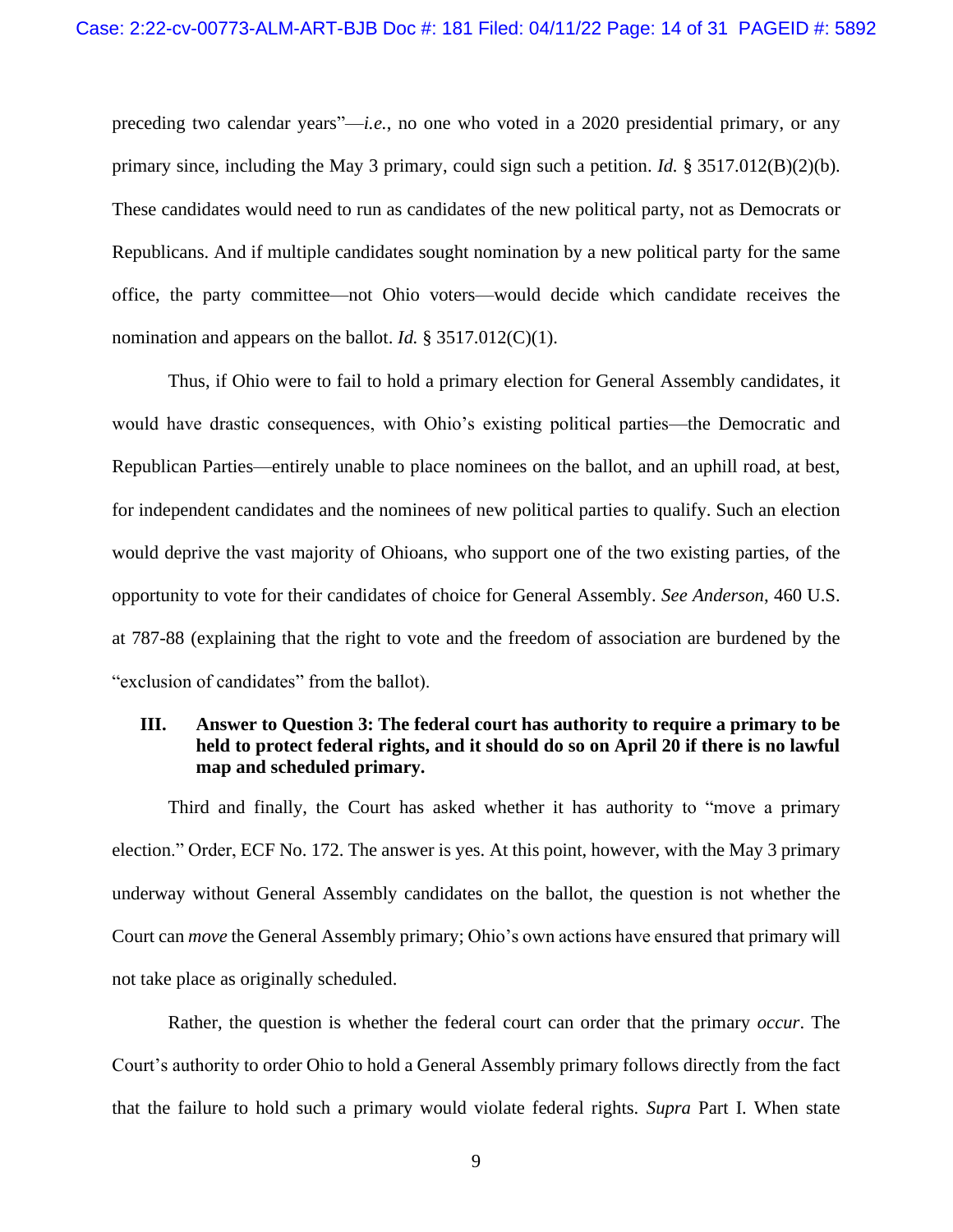officials have failed to hold a state election in violation of federal rights, courts have not hesitated to order that the election be held to protect those rights. *See Bonas*, 265 F.3d at 76 ("The violation is striking—leading, as we have said, to disenfranchisement of the electorate as a whole—and the district court has prudently selected a remedy that allows the electoral machinery to move forward without continuing federal involvement. That remedy simply orders the Town to hold an election in 2001."); *Duncan*, 657 F.2d at 693 (affirming "the decision of the district court . . . to order the calling of a special election to fill the vacancy on the Georgia Supreme Court"). And in other redistricting cases, courts have often postponed or rescheduled primary elections where necessary to protect federal rights. *See, e.g.*, *Sixty-Seventh Minn. State Senate v. Beens*, 406 U.S. 187, 201 n.11 (1972) ("If time presses too seriously [to implement a remedial reapportionment plan], the District Court has the power appropriately to extend the [election deadline] time limitations imposed by state law."); *see also Upham v. Seamon*, 456 U.S. 37, 44 (1982) (per curiam) ("[W]e leave it to [the District Court] in the first instance to determine whether to . . . reschedule the [congressional] primary elections.").<sup>4</sup>

The need for this Court's intervention to set a new primary date reflects a remarkable failure of Ohio's political leadership; in particular, the Ohio Redistricting Commission's refusal to abide by the directives of the Ohio Supreme Court to adopt a constitutional General Assembly Plan and the General Assembly's refusal to reset the primary election deadline itself. The latest in

<sup>4</sup> *See also Larios v. Cox*, 305 F. Supp. 2d 1335, 1343 (N.D. Ga. 2004) (noting the court's power to extend election deadlines and ordering new statewide maps be drawn in time for upcoming primary election); *Carter v. Chapman*, No. 7 MM 2022, 2022 WL 549106 (Pa. Feb. 23, 2022) (modifying congressional and statewide election calendar "to provide for an orderly election process" due to impasse and noting suspension of state legislative election deadlines until resolution of litigation); Order, *In the Matter of 2022 Legislative Districting of the State*, Misc. Nos. 21, 24, 25, 26, 27 (Md. Mar. 15, 2022) (postponing 2022 gubernatorial primary and related deadlines) (attached as Exhibit 1); *Harper v. Hall*, 379 N.C. 656, 658 (2021), *reconsideration dismissed*, 867 S.E.2d 185 (N.C. 2022) (postponing 2022 primary and related deadlines).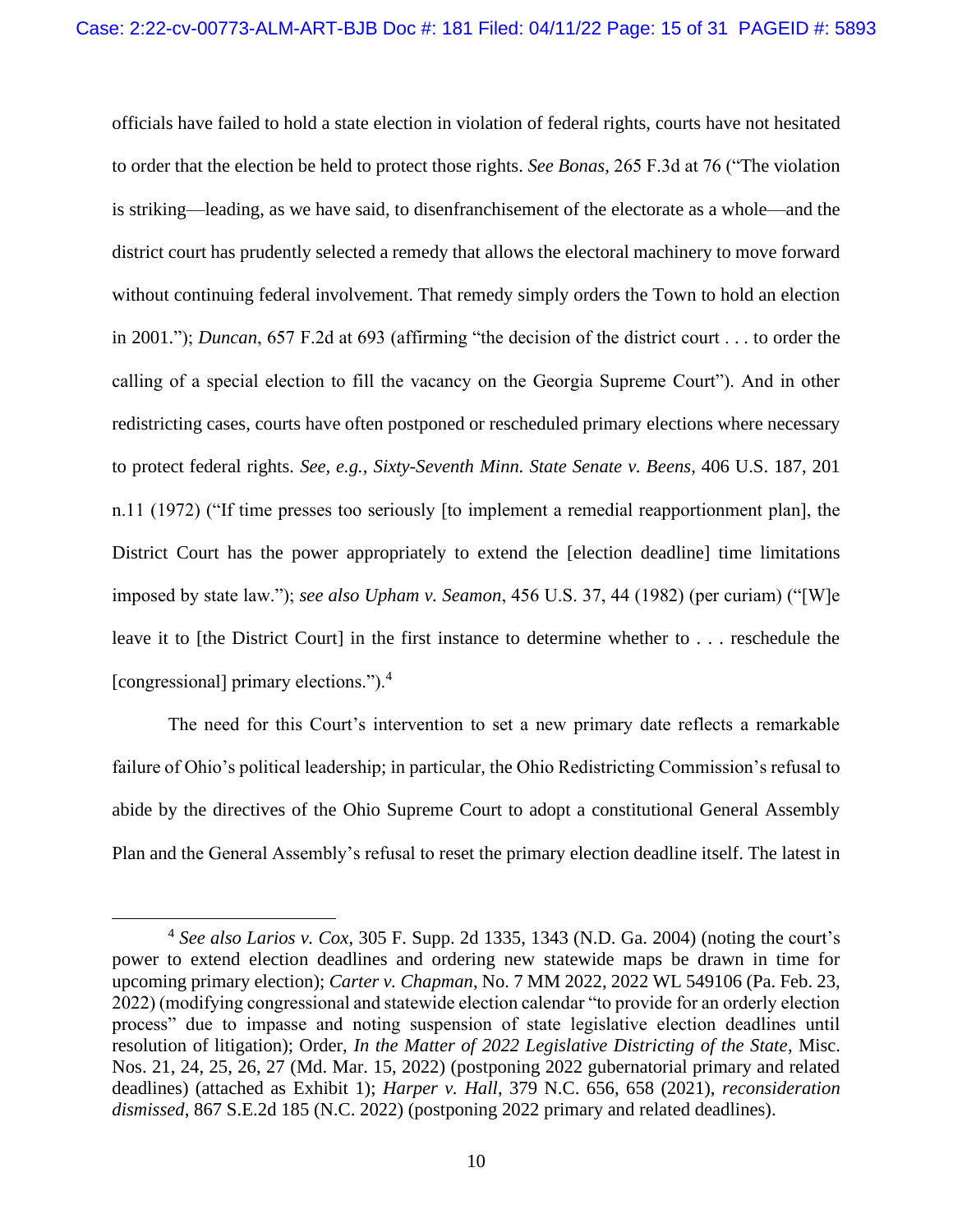this exercise in political brinksmanship appears designed to gridlock Ohio's redistricting process in the hopes that (as further discussed in the next section) the Court will order use of a plan that violates the Ohio Constitution and the holdings of the Ohio Supreme Court.

It thus seems increasingly apparent that absent a federal court order, Ohio officials will not hold a General Assembly primary at all. Secretary LaRose confidently asserts that "[w]hen a primary election will be held . . . remains to be seen, but it will happen." Br., ECF No. 164 at PageID # 5390. But his faith is unfounded. As he later acknowledges in a footnote, the General Assembly so far "has not acted to" schedule a new primary and will not be in session before April 20, the date by which intervention is needed. *Id.* at PageID # 5395 n.2.

Under the circumstances, where Ohio officials seem insistent on violating federal rights by professing themselves unable to schedule an election that they admit the state constitution requires, the Court has the unenviable duty to step in and defend federal rights by ordering that the election occur and setting a date for it. *Bonas*, 265 F.3d at 76; *Duncan*, 657 F.2d at 693. If the present situation persists on April 20, that is what the Court should do.

### <span id="page-15-0"></span>**IV. The Court must order the use of a substantively lawful plan, not an unlawful plan passed by the Commission.**

Controlling authority is clear: in ordering relief in the redistricting context, the Court must "follow the policies and preferences of the State, as expressed in statutory and constitutional provisions or in the reapportionment plans proposed by the state legislature, whenever adherence to state policy does not detract from the requirements of the Federal Constitution." *Weiser*, 412 U.S. at 795; *see also Perry*, 565 U.S. at 393; *Reynolds*, 377 U.S. at 584 ("[C]ourts should attempt to accommodate the relief ordered to the apportionment provisions of state constitutions insofar as is possible.").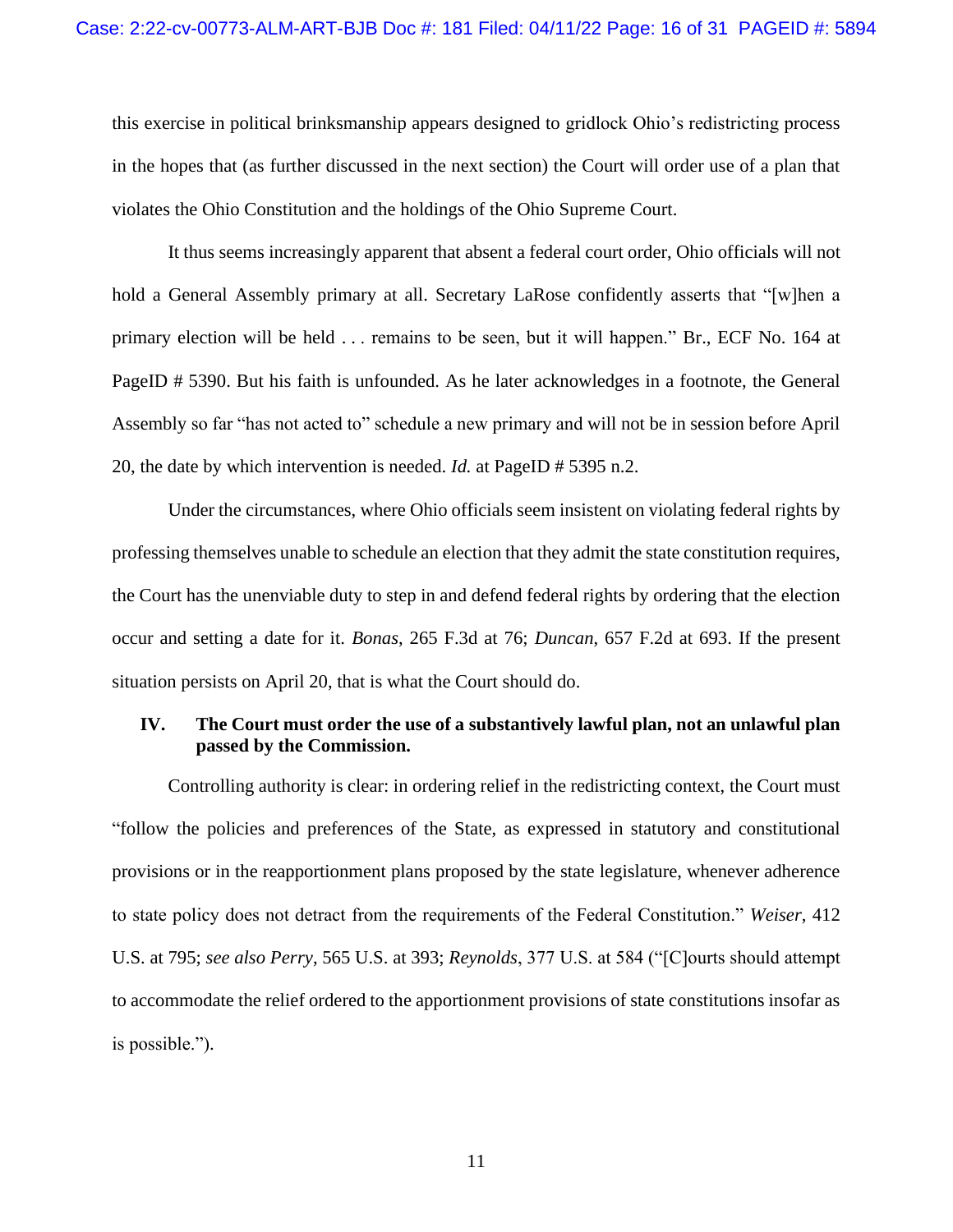The Court must, however, follow the legal requirements and policy choices of *the State itself*, not of particular state officials. *Weiser*, 412 U.S. at 795; *Large*, 670 F.3d at 1147 ("[D]eference must run first and foremost to the legislative decision-making of the sovereign State and, only through it, to its subordinate political subdivision."). And when state officials violate valid state law, they act beyond their legal authority, and their "*ultra vires* acts bear no legitimate force in a government under the law." *Gentry*, 456 F.3d at 697; *Cincinnati, Wilmington & Zanesville*, 1 Ohio St. at 86 (government acts are "void" if they "do[] not fall within the general grant of power to that body, or [are] expressly prohibited by some provision of the constitution"); *Middletown v. Ferguson*, 25 Ohio St. 3d 71, 80 (1986) ("[A]n unconstitutional law must be treated as having no effect whatsoever from the date of its enactment."). To rule otherwise would be to render Ohio's "constitution a blank paper" by making governmental actors "the sole judges of their constitutionality," with "no guarantee for a single right to citizens." *State ex. rel. Ohio Acad. of Trial Lawyers v. Sheward*, 86 Ohio St. 3d 451, 463 (1999) (quoting *Rutherford v. M'Faddon* (1807), in Pollack, Ohio Unreported Judicial Decisions Prior to 1823 at 71 (1952)). Ohio law emphatically rejects that route. *See id.*

That is to say, state officials cannot disregard the Ohio Constitution, because it is the "state's most fundamental law," *State ex rel. Ohio Gen. Assembly v. Brunner*, 114 Ohio St. 3d 386, 393 (2007), and the sole means by which the sovereign people of Ohio have delegated political authority to state officials, *Cincinnati, Wilmington & Zanesville*, 1 Ohio St. at 85. "[F]rom that instrument, alone, must every department of the government derive its authority to exercise any portion of political power." *Id.* If state officials violate the Ohio Constitution, as the Commission did in adopting unconstitutional plans, they act beyond their authority, and their actions are void. *Id.* at 85-86.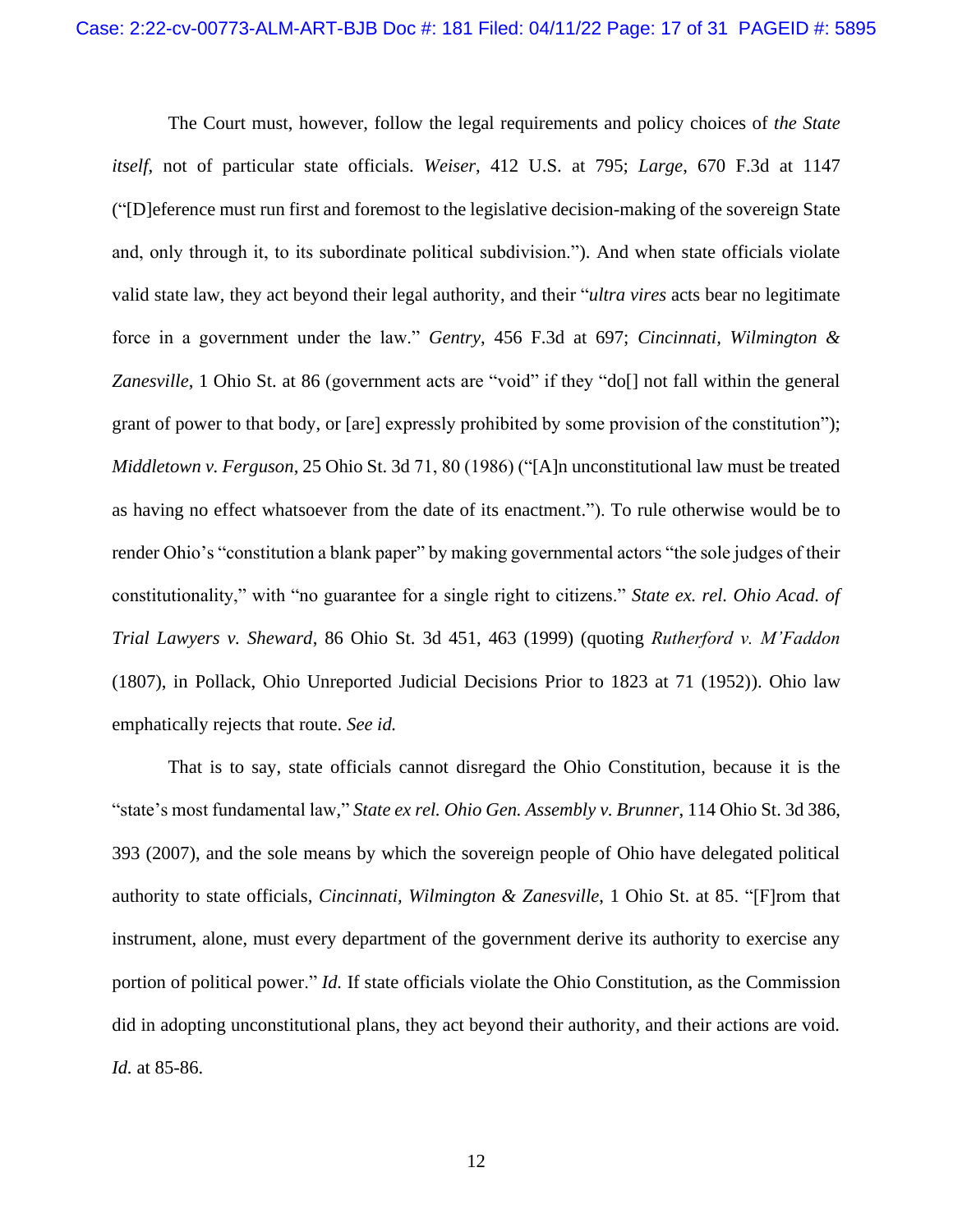Plaintiffs think otherwise. They say there is "no issue" if the Court imposes a plan that, Plaintiffs do not even bother to deny, violates the Ohio Constitution because "there is nothing sacrosanct about the Ohio Constitution." Br., ECF No. 160 at PageID # 4525.

Plaintiffs cite three cases to support this remarkable proposition, but none can sustain it. In fact, these cases support the Bennett Petitioners' argument, because each involved a violation of a state law *procedure*, not of a substantive apportionment requirement. Two of the cases involved a requirement to provide advance public notice before meetings, which was set aside due to the need to adopt a remedial plan quickly. *See Navajo Nation v. Ariz. Indep. Redistricting Comm'n*, 230 F. Supp. 2d 998, 1008 (D. Ariz. 2002) (redistricting commission did not "comply with the public notice requirements set forth in the Arizona constitution before adopting on an emergency basis" the remedial plan it proposed to the court); *Straw v. Barbour Cnty.*, 864 F. Supp. 1148, 1155 (M.D. Ala. 1994) ("[T]he county commission violated state law when it met and adopted the [remedial] plan without giving prior public notice of its meeting."). The third case involved a remedial plan proposed by a county commission that lacked legal authority to reapportion itself without conducting a referendum; the plan itself was consistent with the substantive requirements of state law. *Tallahassee Branch of NAACP v. Leon Cnty., Fla.*, 827 F.2d 1436, 1438 (11th Cir. 1987).<sup>5</sup>

<sup>5</sup> Plaintiffs also cite *Perry v. Perez*, 565 U.S. 388 (2012), for the proposition that federal "courts should be guided by the legislative policies underlying a state plan—even one that was itself unenforceable." Br., ECF No. 160 at PageID # 4521 (quoting *Perry*, 565 U.S. at 393). But both *Perry* and the case it cites for that proposition, *Abrams v. Johnson*, 521 U.S. 74 (1997), discussed state plans that were held unenforceable due to violations of the federal Constitution and Voting Rights Act rather than any violation of state law. *See Perry*, 565 U.S. at 393 (citing *Abrams*, 521 U.S. at 79). Those plans thus reflected state policy, albeit state policy that was preempted, in part, by federal law. In contrast, the Third and Fourth Plans violate state law, and thus do not reflect Ohio policy. Plaintiffs point to no instance of a federal court imposing a district plan that violates substantive state law, except where there was an "unavoidable conflict" between federal and state law. *See Reynolds*, 377 U.S. at 568-69, 584.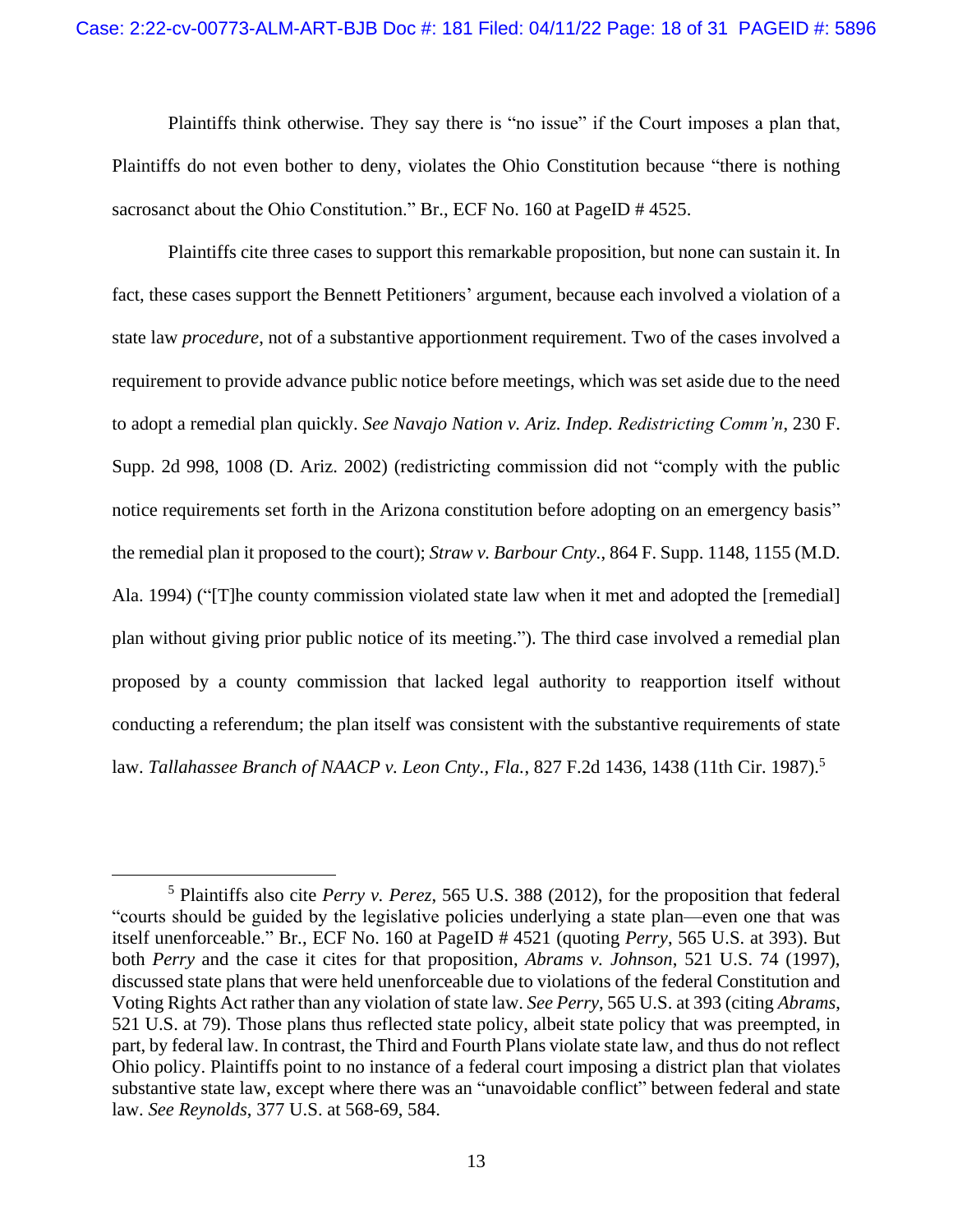*Navajo Nation*, *Straw*, and *Tallahassee Branch of NAACP* thus confirm, as the Bennett Petitioners have argued, that the Court may adopt a substantively lawful plan that does not comply with state procedural requirements—here, the requirement of passage by the Commission—if doing so is necessary to protect federal rights. Br., ECF No. 161 at PageID # 4568-72. But none of those cases, or any other, suggests that the Court may impose a plan that violates valid *substantive* requirements of Ohio law, such that *no* Ohio actor could have lawfully adopted it. Fundamental principles of limited government are squarely to the contrary, as explained in *Large*: When a state body or official "substantively contravenes the laws of that State—at least insofar as that contravention is not sanctioned by higher federal law—it no longer acts as an agent of that sovereign, and therefore is due no federal-court deference." *Large*, 670 F.3d at 1146; *see also Gentry*, 456 F.3d at 697; *Cincinnati, Wilmington & Zanesville*, 1 Ohio St. at 86; *Middletown*, 25 Ohio St. 3d at 80.

Plaintiffs have no answer to *Large* and the fundamental principles of limited government and popular sovereignty that underlie it. Plaintiffs cite the Supremacy Clause, but they make no effort to explain why federal law should require the Ohio Constitution's substantive requirements to give way, rather than only the procedural requirement that a plan be adopted by the Commission. Br., ECF No. 160 at PageID # 4524-25. Precedent and respect for Ohio law require the latter route because Ohio law regards substantively unconstitutional acts as void and *ultra vires*. *Gentry*, 456 F.3d at 697; *Cincinnati, Wilmington & Zanesville*, 1 Ohio St. at 86; *Middletown*, 25 Ohio St. 3d at 80; *Ohio Acad. of Trial Lawyers*, 86 Ohio St. 3d at 463.

Put differently, the Ohio-law procedural requirement of passage by the Commission must give way under preemption principles because protecting federal rights requires that a plan be in place, the Court does not have before it any Commission-passed plan that is valid under Ohio law,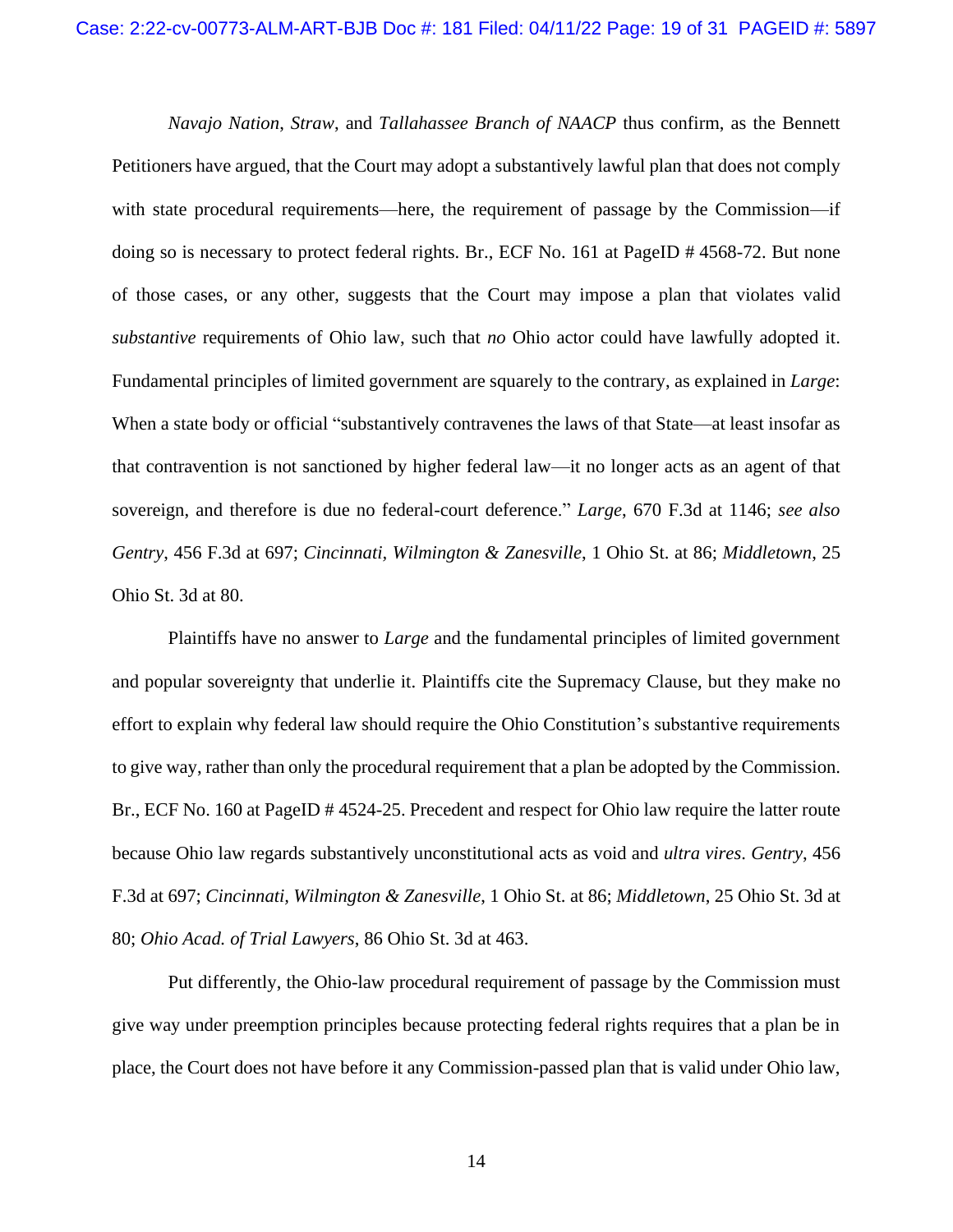and the invalid Commission-passed plans are void. In contrast, the Court *can* adopt a plan that meets Ohio's substantive requirements, so those requirements are not preempted by federal law.

In arguing otherwise, Plaintiffs invoke exigency, pointing to the need for a plan by April 20. Br., ECF No. 160 at PageID # 4525. But the exigency would equally be met by imposing one of the lawful plans before the Court, each of which could be imposed on April 20, in time for an August 2 primary. *Infra* Part VII. Exigency therefore provides no justification for imposing a substantively unlawful plan.

The Commission had no authority to adopt redistricting plans in violation of the Ohio Constitution. It would be a strange form of federalism for this Court to empower the Commission's lawless intransigence in repeatedly violating the express limitations that the Ohio people placed on its authority, when Ohio's own legal system has strived to enforce those limitations.

#### <span id="page-19-1"></span><span id="page-19-0"></span>**V. The Third and Fourth Plans are unconstitutional.**

Plaintiffs ask the Court to order the use of the Third or Fourth Plan adopted by the Commission, but as the Bennett Petitioners explained in their prior brief, both are unconstitutional under Ohio law. Br., ECF No. 161 at PageID # 4569-73. The Ohio Supreme Court already held the Third Plan unconstitutional "in its entirety" and ordered the Commission to "draft and adopt an entirely new General Assembly–district plan." *League of Women Voters of Ohio v. Ohio Redistricting Comm'n*, 2022-Ohio-789, ¶ 44, 2022 WL 803033 (Ohio Mar. 16, 2022) ("*LWV III*"). And after starting to do so, in the last two hours before the Court-imposed deadline, a partisan majority of the Commission instead pulled the plug and adopted the Fourth Plan, which is 99.7% identical to the Third Plan and contains nearly all of the same constitutional problems. ECF No. 161-1 ¶ 4; Tr. 136:3-138:6; 145:15-22; 148:15-18; 174:19-175:4.

No one even attempts to defend the Fourth Plan's constitutionality in this Court. Plaintiffs point out that "[a]s of today"—that is, April 6 when they filed their brief—the Fourth Plan "has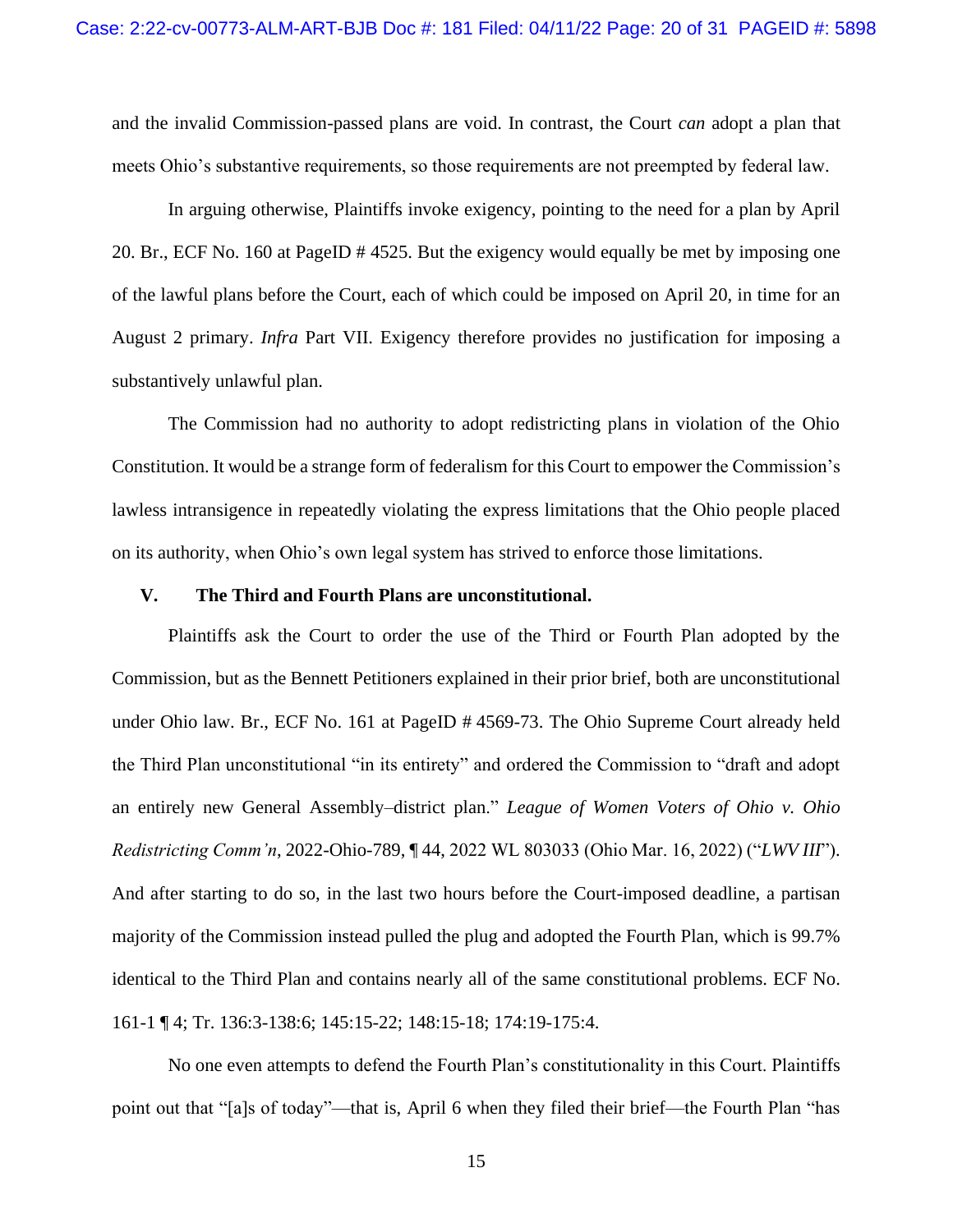not been invalidated by the [Ohio Supreme] Court." Br. at Page ID # 4524, ECF No. 160. Yet elsewhere, they acknowledge that the Fourth Plan is "likely to be rejected" by the Ohio Supreme Court because of its similarity to the Third Plan, *id.* at Page ID #4514, and nowhere do they argue that the Fourth Plan complies with the constitutional requirements as the Ohio Supreme Court has construed them. *See id.* at 4522-24. Similarly, Secretary LaRose emphasizes that "as of the filing of this *Response*, the Ohio Supreme Court has not yet issued a ruling, and the Fourth Plan stands." Resp. at Page ID # 5391-92, ECF No. 164. But even though Secretary LaRose *voted* for the Fourth Plan, *see* Ohio Redistricting Comm'n, Mar. 28, 2022 Tr. Part 4, available at https://redistricting.o hio.gov/assets/organizations/redistricting-commission/events/commission-meeting-march-28- 2022-281/transcript-part-4.docx (last visited Apr. 11, 2022), he offers neither evidence nor argument in this Court that it is lawful. And the statements several Commissioners made in voting for the Fourth Plan show that they never believed it was. *See id.*

Bennett Petitioners' and the other Intervenors' showing thus stands entirely unrebutted: the Fourth Plan violates the Ohio Constitution. And because, as explained in Part VII, lawful plans are available, the fact that the Fourth Plan violates the substantive redistricting requirements of the Ohio Constitution means that the Court may not order its use. *White*, 412 U.S. at 795; *Perry*, 565 U.S. at 393; *Reynolds*, 377 U.S. at 584; *supra* Part IV. In advocating for the adoption of the Third or Fourth Plans, then, Plaintiffs effectively ask the Court to act as an accessory-after-the-fact to the Commission's repeated violations of the Ohio Constitution by signing off on an *ultra vires*  Commission plan.

After admitting that, "as a statewide official who swore an Oath to obey Ohio's Constitution," he "should" not advocate for an unconstitutional plan, Resp., ECF No. 164 at PageID # 5395 n.2, Secretary LaRose goes on to do just that, arguing that using the Fourth Plan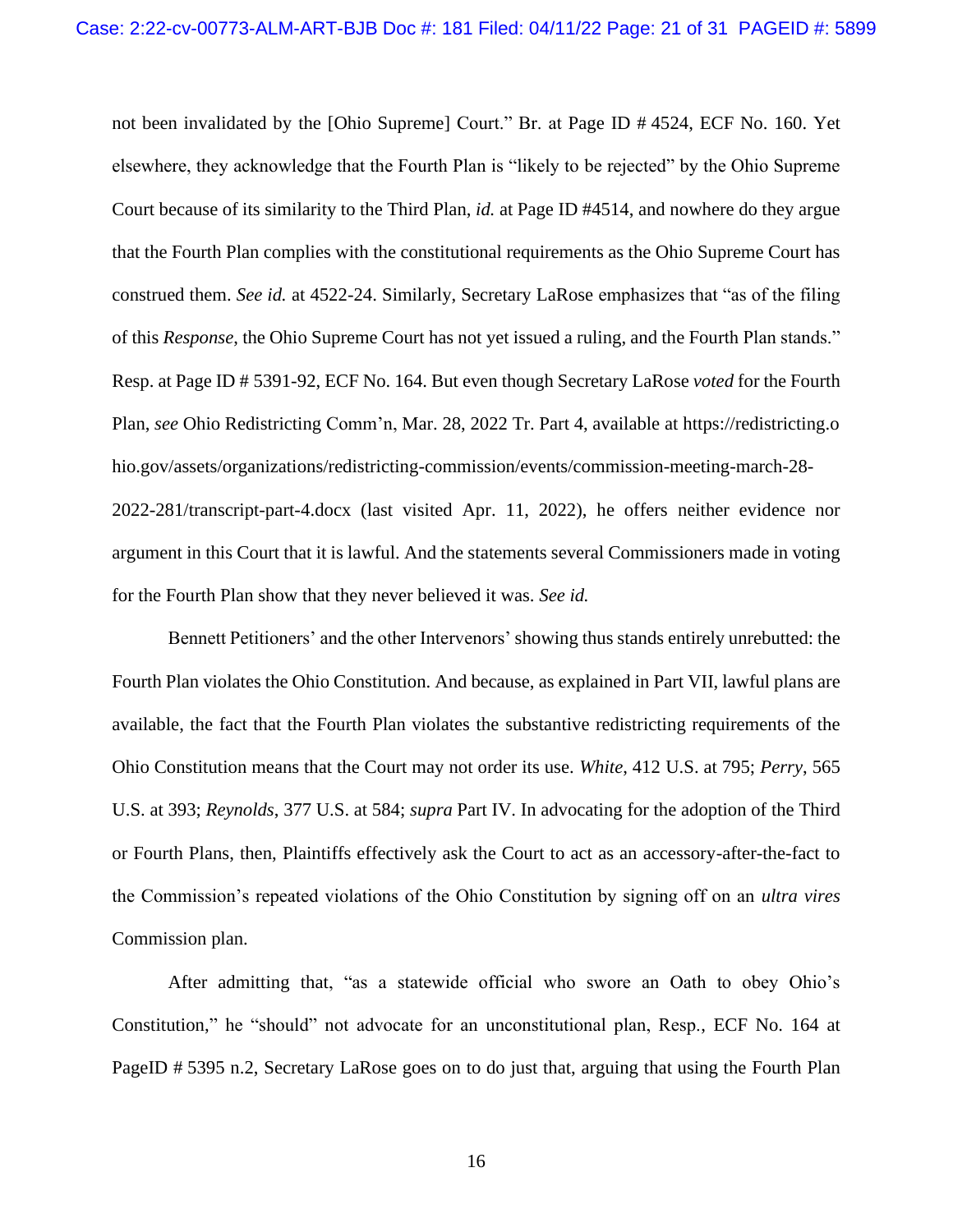would be easier for boards of elections precisely because it is nearly identical to the unconstitutional Third Plan that many counties still have in their systems, *id.* at 5399-00. But the record is clear that Ohio can conduct an August 2 election using an entirely new plan, under an ordinary elections schedule, if the plan is adopted on April 20. Tr. 83:3-84:25; *see also* Resp., ECF No. 164 at PageID # 5396 n. 8. The Court's duty is to respect state law to the greatest extent consistent with protecting federal rights. *Weiser*, 412 U.S. at 795; *Perry*, 565 U.S. at 393; *Reynolds*, 377 U.S. at 584. It cannot adopt an unconstitutional plan simply because doing so would be a bit easier for elections officials.

#### <span id="page-21-0"></span>**VI. The 2011 Plan is unconstitutionally malapportioned and violates Ohio law.**

The Court also cannot adopt the 2011 Plan. It violates both federal and state law. It is undisputed that the 2011 Plan is unconstitutionally malapportioned in violation of the Equal Protection Clause. Br. ECF No. 160 at PageID # 4526 (Plaintiffs); Resp., ECF No. 164 at PageID # 5400-01 (Secretary LaRose). Remarkably, Plaintiffs—whose primary legal claim has always been malapportionment—nevertheless argue that the Court could order the use of the 2011 Plan for one more election. Br., ECF No. 160 at PageID # 4526-27. Nothing could possibly justify the Court in doing so. Using the 2011 Plan is the most lawless avenue available to the Court: it would violate federal rights, it would also violate Ohio law, and it would carry no offsetting benefits.

*First*, the 2011 Plan violates federal law. It is extraordinarily malapportioned, with a maximum population deviation of 34.21 percent in the Ohio House and 25.26 percent in the Ohio Senate. Decl. of Dr. Jonathan Rodden at Page ID # 4631 ¶ 13, ECF No. 161-2. Plans with a maximum deviation of more than 10 percent are "presumptively impermissible" under the Equal Protection Clause, and no one attempts to defend the significant additional deviations in the 2011 Plan. *Evenwel v. Abbott*, 578 U.S. 54, 60 (2016) (quoting *Brown v. Thomson*, 462 U.S. 835, 842- 43 (1983)). Secretary LaRose "assumes that the Court would order that any population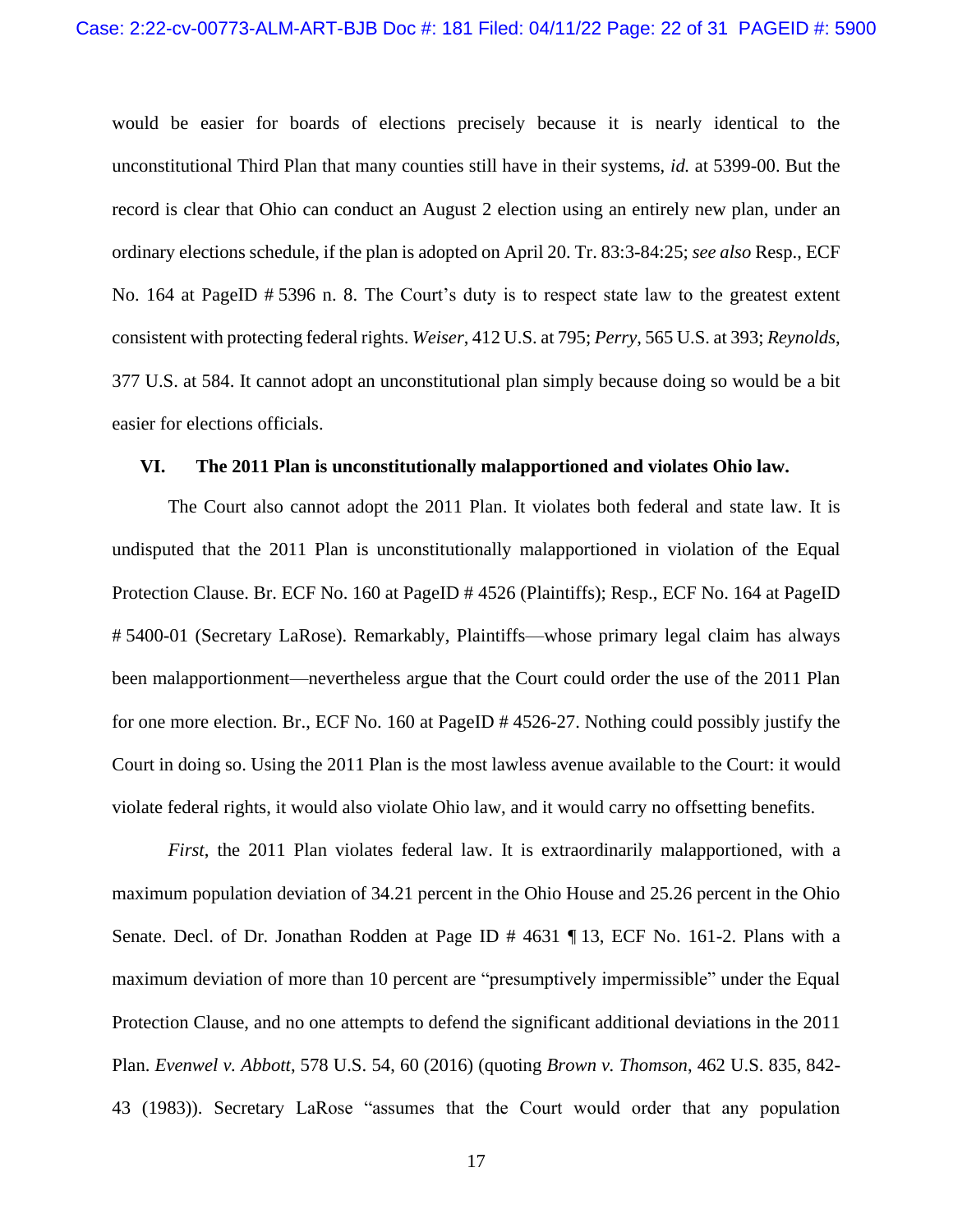malapportionment issues be addressed" before ordering the use of the 2011 Plan. Resp. at Page ID # 5401, ECF No. 164. He later describes fixing malapportionment as "a *must*." *Id.* at 5404. But correcting the malapportionment issues in the 2011 Plan is not a simple or straightforward assignment. *Cf. Wattson v. Simon*, 970 N.W.2d 42 (Minn. Feb. 15, 2022) ("[W]e start with the existing [state legislative] districts, changing them as necessary to remedy [malapportionment] by applying politically neutral redistricting principles. Still, this restrained approach does not necessarily yield little change. When one district changes, so must its neighbors—a cascading effect that means even a district drawn ten years ago that remains within appropriate population deviation will need to change along with the rest of the state.").<sup>6</sup> Secretary LaRose provides no guidance as to how he expects that the Court could accomplish that extraordinarily fraught task in the next nine days. *See id.* It would make no sense for the Court to start from scratch at this late date when it already has a menu of properly apportioned plans in front of it, two of which—the Corrected Independent Map Drawers' Plan and the Rodden III Plan—comply fully with all substantive legal requirements.<sup>7</sup>

<sup>&</sup>lt;sup>6</sup> Moreover, even when adjusting a district plan in order to remedy malapportionment, a federal court must ensure that the remedial plan conforms with substantive state law to the greatest extent possible, which would necessarily include Ohio's constitutional redistricting reforms, adopted after the 2011 Plan was enacted. *See Weiser*, 412 U.S. at 795.

<sup>7</sup> The lawful plans that are available to the Court distinguish this case from *Watkins v. Mabus*, 771 F. Supp. 789 (S.D. Miss. 1991), where the court ordered an "on-time" election under the prior decade's plan due to a lack of time to fashion its own plans and serious problems with each of the parties' proposed plans. Indeed, the ready availability of alternative plans and the fact that the primary election will already not take place as scheduled underscore that this case is the *opposite* of those in which courts have allowed the implementation of a previous decade's—or any other invalid—maps. *See Pileggi v. Aichele*, 843 F. Supp. 2d 584, 596 (E.D. Pa. 2012) (ordering election to proceed under the "only-existing plan, the [previous decade's] Plan" where stopping the Secretary of State "from moving forward with the" scheduled primary was "not a reasonable option," as "the election process had already begun" under the previous decade's state legislative maps pursuant to state supreme court order); *see Diaz v. Silver,* 932 F. Supp. 462, 468–69 (E.D.N.Y. 1996) (listing cases where courts allowed elections to proceed under invalidated maps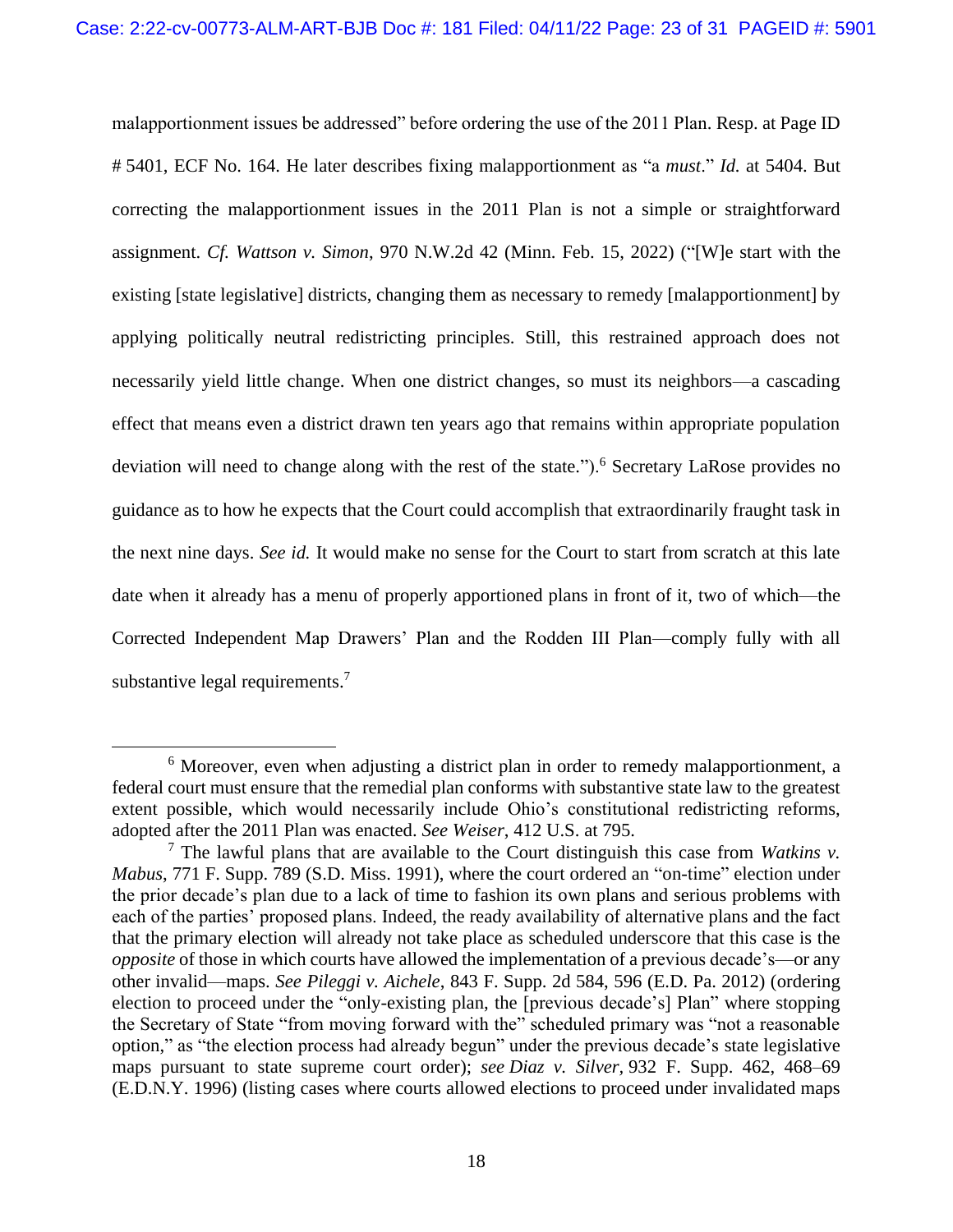*Second*, if it were adopted today, the 2011 Plan would also flagrantly violate Ohio law. It was adopted before the 2015 amendments to the Ohio Constitution that created today's Article XI, which established the Commission as a body, certain line-drawing criteria, and the partisanfairness requirements of Article XI, Section 6. As the Bennett Petitioners have explained, the 2015 amendments were passed precisely to consign partisan gerrymanders like the 2011 Plan to the dustbin of Ohio redistricting history. The 2011 Plan therefore does not comply with the Ohio Constitution as it exists today, and it has never been adopted by the Commission, the body that is now tasked with adopting General Assembly plans.

*Third*, as Secretary LaRose's filing makes clear, using the 2011 Plan would not carry any efficiency advantages over using any other plan. Resp. at Page ID # 5401, ECF No. 164. Evidently, the boards of election have by now entirely removed the 2011 Plan from their systems and would have to "rebuild" those districts "from the ground up." *Id.* If boards of elections must do that, there is no reason to order them to do it with the malapportioned 2011 Plan, rather than with one of the lawful plans before the Court.

In sum, the 2011 Plan has nothing going for it: it (alone of all the plans) is malapportioned under federal law, violates Ohio law, and would be no easier for elections officials to implement than any other plan. The Court should reject that option out of hand.

#### <span id="page-23-0"></span>**VII. Both the Corrected Independent Map Drawers' Plan and the Rodden III Plan are lawful and could be imposed by the Court.**

The Court has at least two lawful options in front of it: the Corrected Independent Map Drawers' Plan and the Rodden III Plan. If Ohio has no lawful plan on April 20, the Court should order the use of one of those plans.

where "no alternative districting plan exists" and where doing so would avoid disruptions to regularly scheduled election dates and deadlines).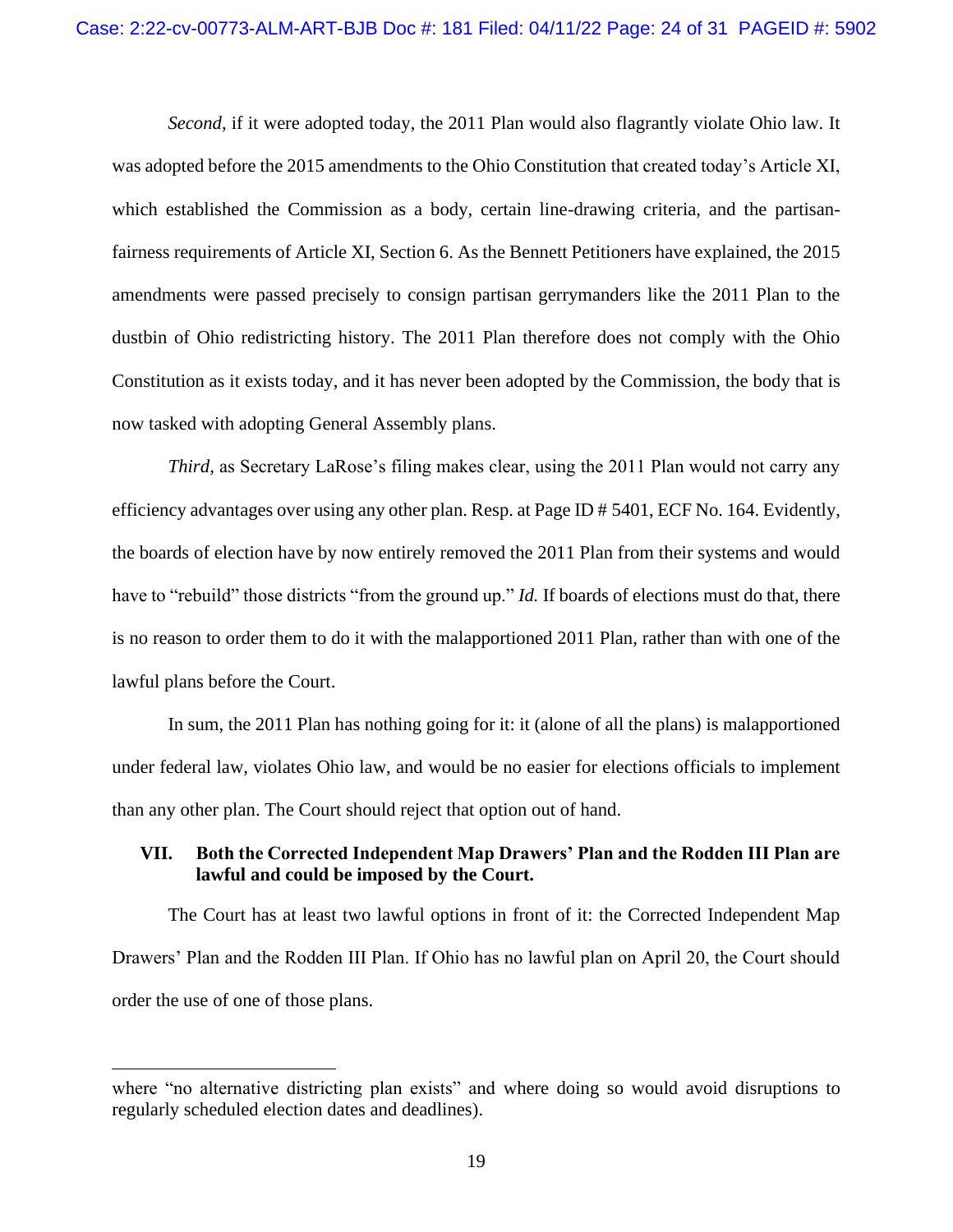Secretary LaRose raises no objection to either plan. *See generally* Resp., ECF No. 164. He contends that implementing any plan other than the Fourth Plan will require that he be supplied on April 20 with "the electronic shape files, Census block assignment files, written legal descriptions of the districts, and the designations of the most populous county in each House and Senate district." *Id.* at 5396 n.3. The Bennett Petitioners have already made the block assignment files for the Corrected Independent Map Drawers' Plan and the Rodden III Plan available and stand ready to provide the electronic shape files and most populous county designations for those plans.<sup>8</sup> The appropriate state officials can use the already-submitted block assignment files to begin preparing legal descriptions of the two plans right away. Secretary LaRose has previously directed boards of elections to begin programming their systems before legal descriptions had been generated. *See* Ohio Sec'y of State, Directive 2022-26 at 3, https://www.ohiosos.gov/globalassets/elections/dire ctives/2022/directive-2022-26.pdf (directing boards of election to "immediately begin the process of reprogramming their voter registration systems with the February 24, 2022 General Assembly district maps" even though the legal descriptions were not yet available).

#### **A. The Corrected Independent Map Drawers' Plan**

<span id="page-24-0"></span>The Corrected Independent Map Drawers' Plan is a lawful plan generated by independent map drawers retained by the Commission itself, with technical corrections that left the plan 99.9% unchanged and did nothing to affect its partisan balance. ECF No. 161-2 at PageID # 4361 ¶ 11. It complies with all substantive requirements of Ohio law, and it is properly apportioned under federal law. ECF No. 161-2 at PageID #4361 ¶ 8; *see also* ECF No. 171-1. The Court should order its use if there is no lawful plan as of April 20.

<sup>8</sup> *See* ECF No. 177-7 at PageID # 5773 ¶ 6 (link to files for Corrected Independent Map Drawers' Plan); ECF No. 107 at PageID # 2555 n.10 (link to files for Rodden III Plan).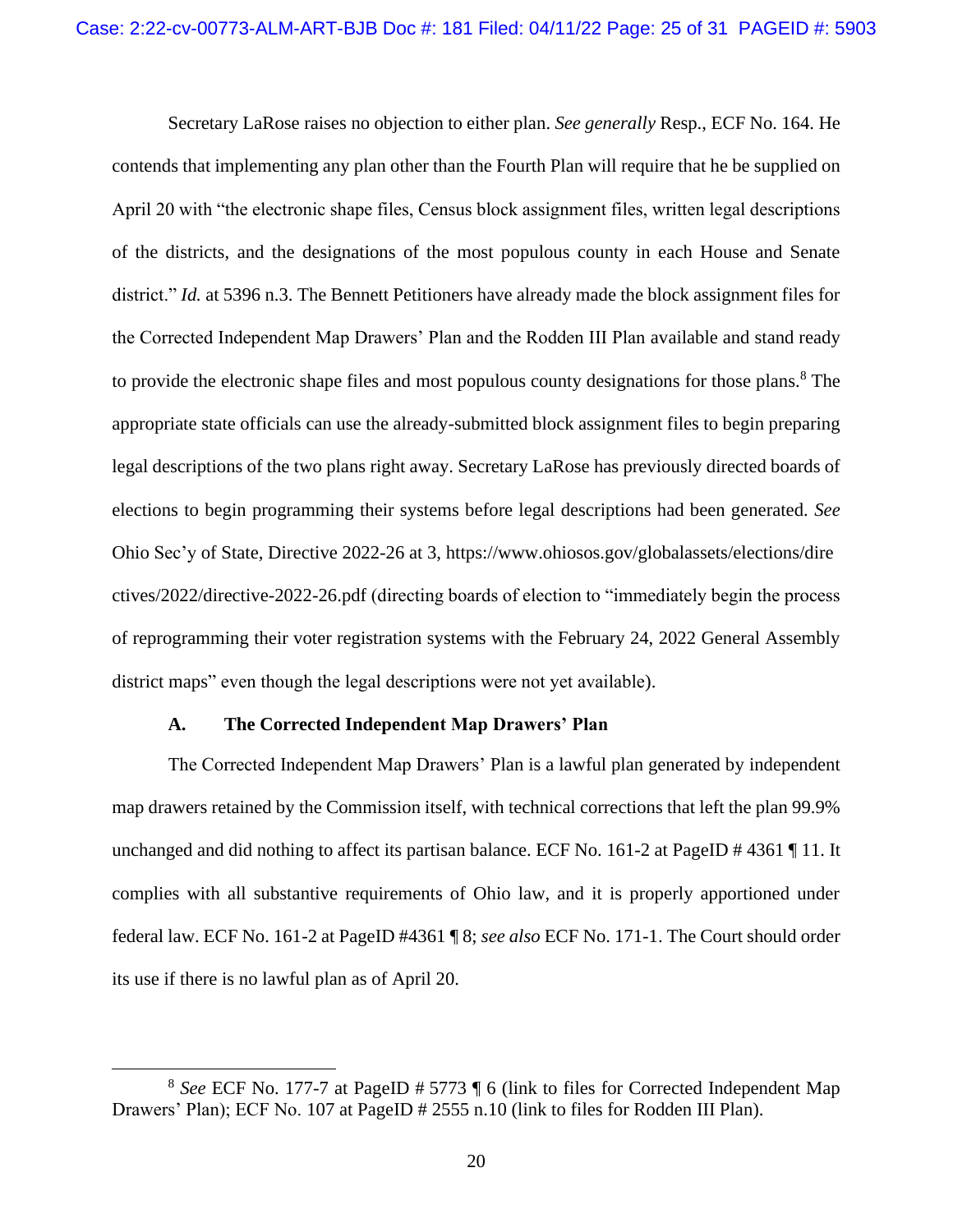Plaintiffs raise three objections to imposing a plan drawn by the independent map drawers.

First, Plaintiffs complain that the plan was rejected by the Commission. Br. at Page ID # 4531, ECF No. 160. But as explained above, the Commission has never adopted a lawful plan—had it done so, there would be no need for the Court's intervention. *Supra* Parts IV-V. And as between a lawful plan rejected by the Commission and an unlawful one that the Commission adopted, deference to Ohio's Constitution requires that the Court favor the lawful plan. *Id.* This is especially true where only the independent map drawers' plan—unlike any of the plans that the Commission adopted—was *drafted* by map drawers retained by the Commission itself, which is a state constitutional requirement. *LWV III* at ¶ 25 ("The commission has *adopted* three plans so far, but it still has not *drafted* one." (emphasis in original); citing Ohio Const. art. XI, § 1(C) ("The commission shall draft the proposed plan . . . .")).

Second, Plaintiffs complain that the independent map drawers' plan had technical flaws. Br., ECF No. 160 at PageID # 4530. This was true of the original independent map drawers' plan, but the Corrected Independent Map Drawers' Plan fixes those issues, while preserving 99.9% of Ohioans in the districts that the independent map drawers placed them in and leaving the plan's partisan balance unchanged. ECF Nos. 161-2, 171-1.<sup>9</sup>

Third, Plaintiffs complain about the involvement of staffer Chris Glassburn in providing comments and input on the independent map drawers' plan. Br. at Page ID # 4530, ECF No. 160. Contrary to Plaintiffs' misleading description that Mr. Glassburn "drafted portions of the map that

<sup>&</sup>lt;sup>9</sup> It is not unusual for a substantively complete plan to require technical correction as a part of a cleanup process. The Bennett Petitioners note that the Commission itself has previously adopted plans that contained technical violations akin to those in the plan that the independent map drawers were finalizing. *See* Aff. of Raymond DiRossi ¶ 28, *Bennett v. Ohio Redistricting Comm'n*, No. 2021-1198 (Ohio Jan. 28, 2022) (affidavit from Republican Commissioners' map drawer identifying allegedly "Non-Significant Violations" in the Commission's Second Plan, explaining that the plan should be upheld because the issues were "minor" and "easily fixable").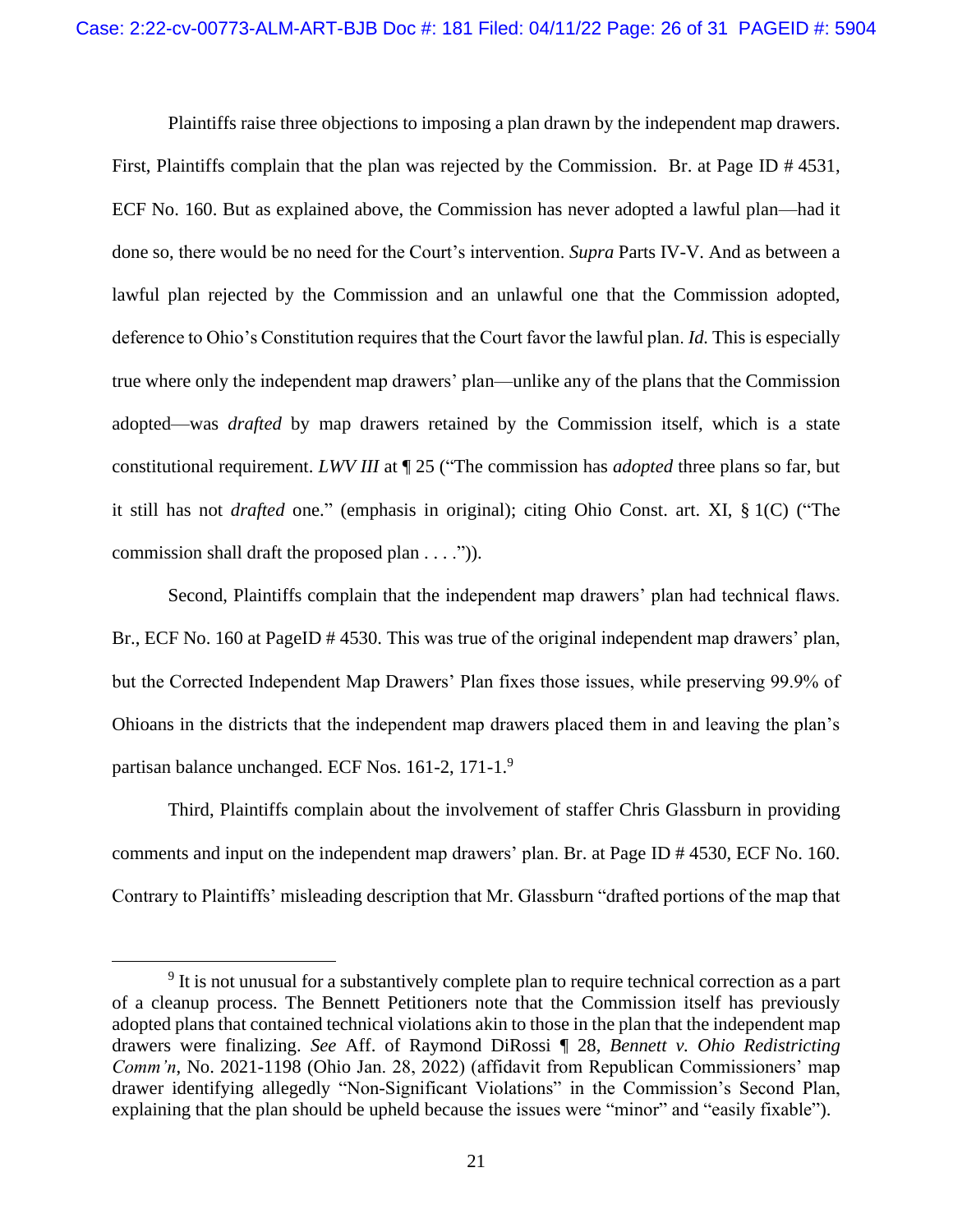were not approved by Dr. Johnson, Dr. McDonald, or a member of the Redistricting Commission," there was nothing nefarious about Mr. Glassburn's assistance. As Mr. Glassburn told this Court, he—along with two Republican staffers and another Democratic staffer—was charged with being in the room with the map drawers to offer them technical advice to assist them in completing the maps, all live-streamed to the public. Tr. 123:20-24. That is, Mr. Glassburn provided feedback in public to the map drawers, while livestreamed, pursuant to the Commission's approved procedures for working with the map drawers. Dr. Johnson explained that both he and Dr. McDonald "reviewed the partisan lean" of the suggested map portions provided by Mr. Glassburn and made changes to those suggestions. Aff. of Dr. Johnson at Page ID # 4540, ECF No. 160-1. If the Republican staffers did not weigh in on Mr. Glassburn's assistance on March 28th, it was because those staffers eschewed working with the map drawers on that day. Specifically, Mr. Springhetti, one of the Republican staffers, chose not to be in the mapping room for most of March 28th, and, when he did enter, he focused on drawing what became the Fourth Plan, rather than assisting the independent map drawers. *See* Ohio Redistricting Comm'n, Mar. 28, 2022 Tr. Part 4 at 3, https:// redistricting.ohio.gov/assets/organizations/redistricting-commission/events/commission-meetingmarch-28-2022-281/transcript-part-4.docx (President Huffman revealing to the Commission that "Mr. Springhetti" had been "working on" "another working document" instead of the independent map).

It is a bit rich for Plaintiffs to complain about Mr. Glassburn's publicly live-streamed assistance to Mr. Johnson, when it was the Republican staffer's choice to be absent except for when he drew what would become the Fourth Plan, rather than assisting the independent map drawers as Mr. Glassburn did. In any event, Mr. Glassburn's assistance was rendered to Mr. Johnson, the *Republican*-nominated map drawer, who finished the plans in the absence of Dr.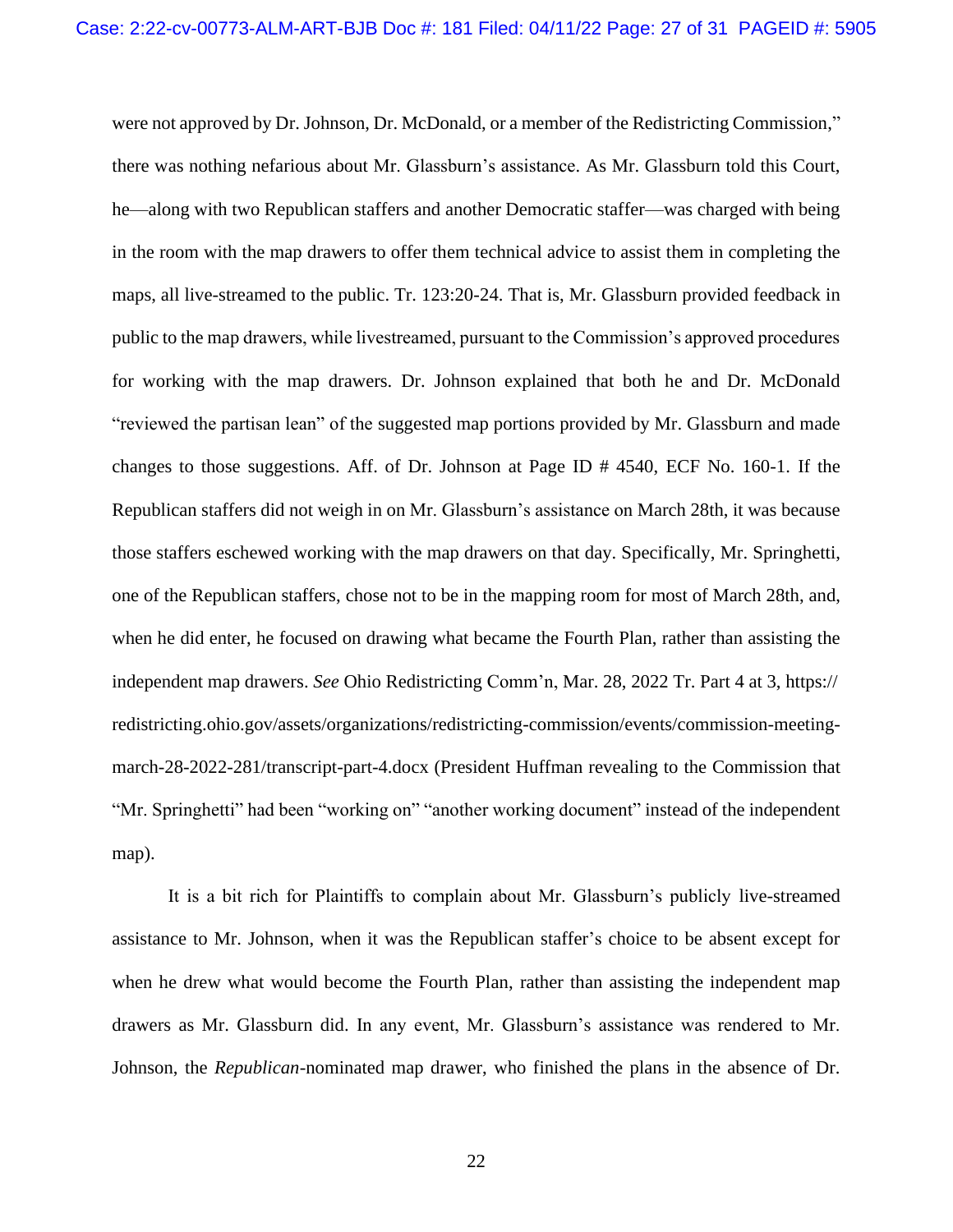McDonald, the Democratic Commissioners' nominee. *See id.* at 4541-42 ¶ 17. Plaintiffs make no showing that Mr. Glassburn's assistance did anything to undermine the partisan balance of the map, and it did not. *See* Decl. of Dr. Jonathan Rodden, ECF No. 161-2.

#### **B. The Rodden III Plan**

<span id="page-27-0"></span>Alternatively, the Court should order the use of the Rodden III Plan. Aside from arguing that the Rodden III Plan was not adopted by the Commission, *see supra* Part IV, Plaintiffs argue only that the Rodden III Plan does not meet the strict partisan proportionality requirements of the Ohio Constitution. Br., ECF No. 160 at PageID # 4531. Plaintiffs argue that Dr. Rodden "acknowledged that this map should not be an option for this Court" but that is outright false: the Court will search Plaintiffs' citations in vain for such a statement. *Id.* Rather, Dr. Rodden testified that "to [his] knowledge [his] plan met the technical criteria of the Constitution," Tr. 199:16-20, and that his plan was able "to meet the requirements of the Ohio Constitution and come closer to partisan proportionality" than the Commission's plans did. *Id.* at 186:17-21; *see also* Ex. 3, ECF No. 107-3 at PageID # 2614 ¶ 30 ("Although, admittedly, the Rodden III Plan does not achieve the perfect 54/46 split, it gets closer than the [Third Plan] by anywhere from 6 to 9 percent.").

<span id="page-27-1"></span>The Ohio Constitution's partisan proportionality requirement is mandatory, but it requires a bona fide, best efforts attempt to achieve perfect partisan proportionality, rather than necessarily mandating complete success: it "contemplates that the standards set forth in it may not come to fruition, [but] it nevertheless requires the commission to try to achieve them." *League of Women Voters of Ohio v. Ohio Redistricting Comm'n*, No. 2022-Ohio-65, ¶ 90, 2022 WL 110261 (Ohio Jan. 12, 2022) ("*LWV I*"). It is undisputed that, as the Ohio Supreme Court has construed and applied the partisan proportionality requirements, the Rodden III Plan comes far closer to proportionality than the Third Plan or the Fourth Plan. Ex. 1, Expert Aff. of Dr. Jonathan Rodden, ECF No. 161-1 at PageID # 4601 ¶¶ 29-3 (Mar. 30, 2022). The Corrected Independent Map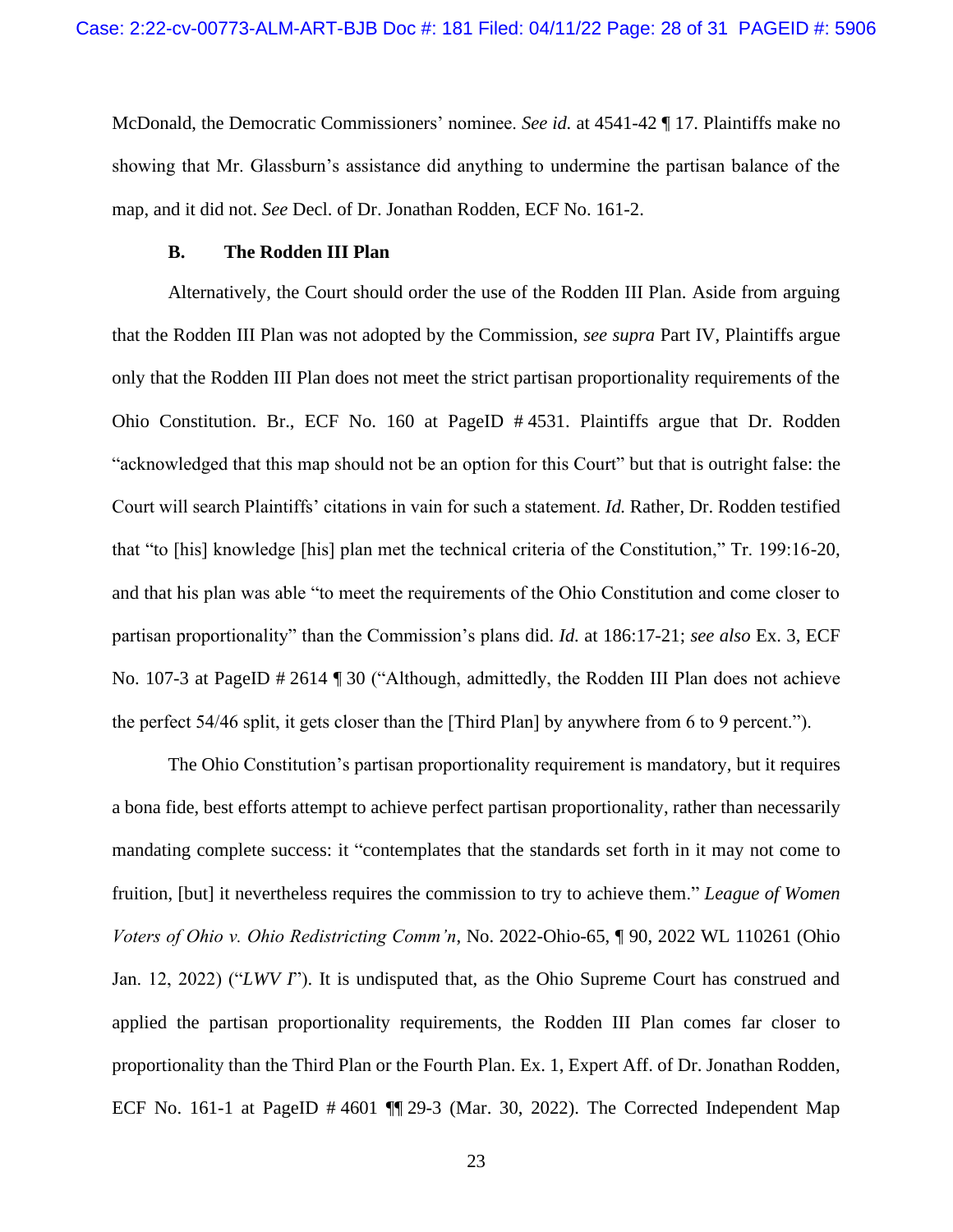Drawers' Plan is even better. Tr. 187:1-3. But if for whatever reason the Court does not impose the Corrected Independent Map Drawers' Plan, it should impose the Rodden III Plan. It would make no sense for the Court to reject the Rodden III Plan as insufficiently proportional and then impose a plan that is even less proportional in its stead.

### **CONCLUSION**

<span id="page-28-0"></span>For the foregoing reasons, if intervention becomes necessary to protect Ohioans' federal rights, this Court should impose a lawful plan such as the Corrected Independent Map Drawers' Plan or the Rodden III Plan to be implemented at a primary election on August 2, 2022.

Respectfully submitted,

/s/ Donald J. McTigue\_\_\_\_\_\_\_\_ Donald J. McTigue\* (OH 0022849) \**Counsel of Record*  Derek S. Clinger (OH 0092075) MCTIGUE COLOMBO & CLINGER LLC 545 East Town Street Columbus, OH 43215 T: (614) 263-7000 F: (614) 368-6961 dmctigue@electionlawgroup.com dclinger@electionlawgroup.com

Abha Khanna\*\* Ben Stafford \*\* ELIAS LAW GROUP LLP 1700 Seventh Ave, Suite 2100 Seattle, WA 98101 T: (206) 656-0176 F: (206) 656-0180 akhanna@elias.law bstafford@elias.law

David R. Fox\*\* Jyoti Jasrasaria\*\* Spencer W. Klein\*\* Harleen Gambhir\*\* Raisa Cramer\*\* ELIAS LAW GROUP LLP 10 G St NE, Suite 600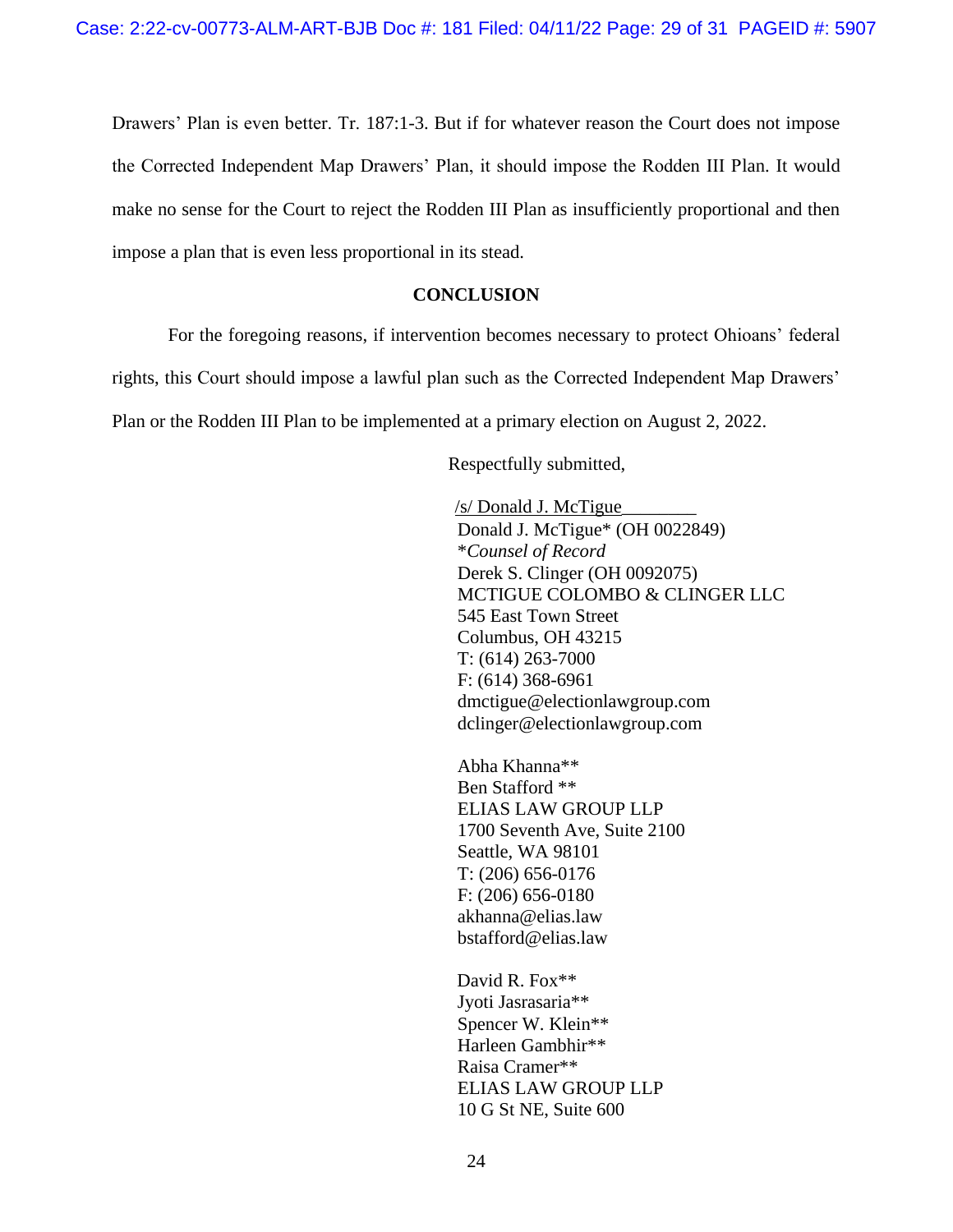Washington, DC 20002 T: (202) 968-4490 F: (202) 968-4498 dfox@elias.law jjasrasaria@elias.law sklein@elias.law hgambhir@elias.law rcramer@elias.law

\*\* Admitted pro hac vice

*Counsel for Bennett Petitioners*